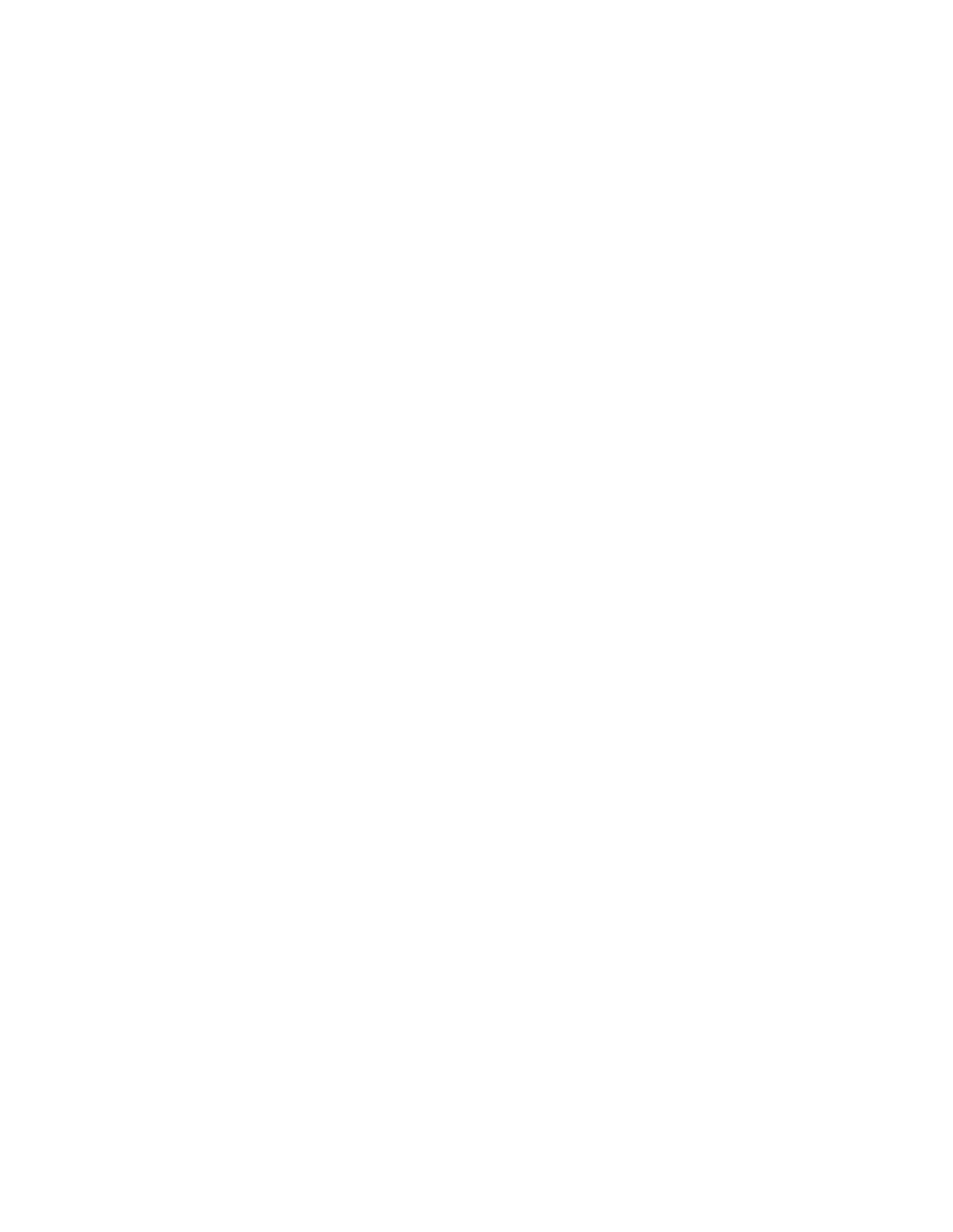# **TABLE OF CONTENTS**

| $\mathbf 1$ . |                                                    |                                                                |  |  |
|---------------|----------------------------------------------------|----------------------------------------------------------------|--|--|
| 2.            |                                                    |                                                                |  |  |
| 3.            |                                                    |                                                                |  |  |
|               | 3.1                                                |                                                                |  |  |
|               | 3.2                                                |                                                                |  |  |
|               | 3.3                                                |                                                                |  |  |
| 4.            |                                                    |                                                                |  |  |
|               | 4.1                                                |                                                                |  |  |
|               | 4.2                                                |                                                                |  |  |
| 5.            |                                                    |                                                                |  |  |
|               | 5.1                                                |                                                                |  |  |
|               | 5.2                                                | Does the measure at issue fall within the scope and            |  |  |
|               |                                                    |                                                                |  |  |
|               |                                                    |                                                                |  |  |
|               |                                                    | 5.2.3                                                          |  |  |
|               |                                                    |                                                                |  |  |
|               |                                                    |                                                                |  |  |
|               | 5.3                                                |                                                                |  |  |
|               |                                                    | The Structure of Chapter Nine and its Relationship to<br>5.3.1 |  |  |
|               | 5.4                                                |                                                                |  |  |
|               | 5.5                                                |                                                                |  |  |
|               | 5.6                                                |                                                                |  |  |
|               | 5.7                                                |                                                                |  |  |
| 6.            | DETERMINATION OF IMPAIRMENT OF TRADE AND INJURY 31 |                                                                |  |  |
| 7.            |                                                    |                                                                |  |  |
| 8.            |                                                    |                                                                |  |  |
| 9.            |                                                    |                                                                |  |  |
|               |                                                    |                                                                |  |  |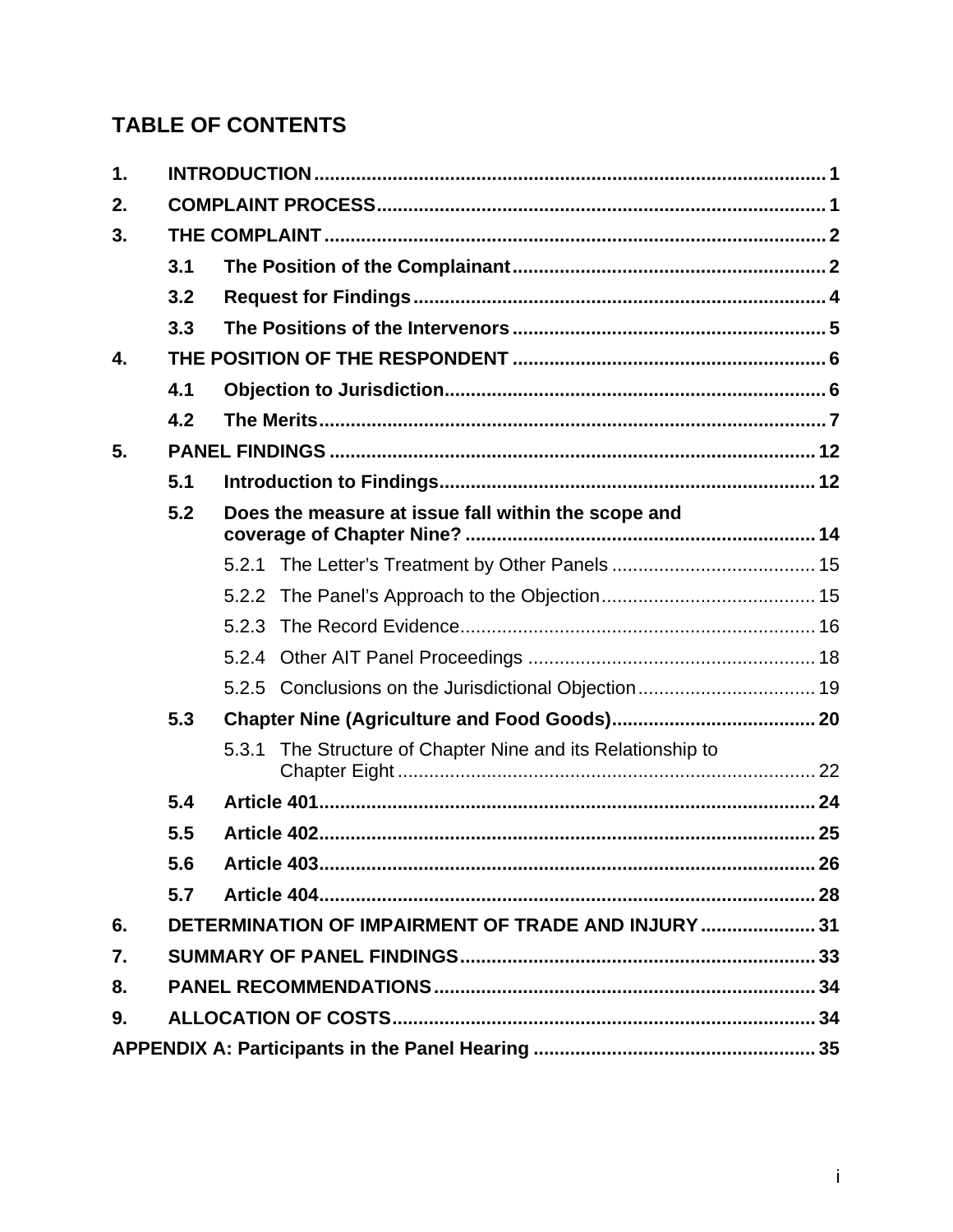# **ABBREVIATIONS**

| AIT or Agreement              | Agreement on Internal Trade                                      |
|-------------------------------|------------------------------------------------------------------|
| Regulation or measure         | <b>Regulation Respecting Dairy Product Substitutes</b>           |
| <b>CIT</b>                    | Committee on Internal Trade                                      |
| Regulation                    | <b>Regulation Respecting Dairy Products Substitutes</b>          |
| <b>COPA</b>                   | <b>Canadian Oilseed Producers Association</b>                    |
| <b>Trade Policy Committee</b> | <b>Federal Provincial Agricultural Trade Policy</b><br>Committee |
| <b>Inspection Committee</b>   | <b>Federal Provincial Agri-Food Inspection Committee</b>         |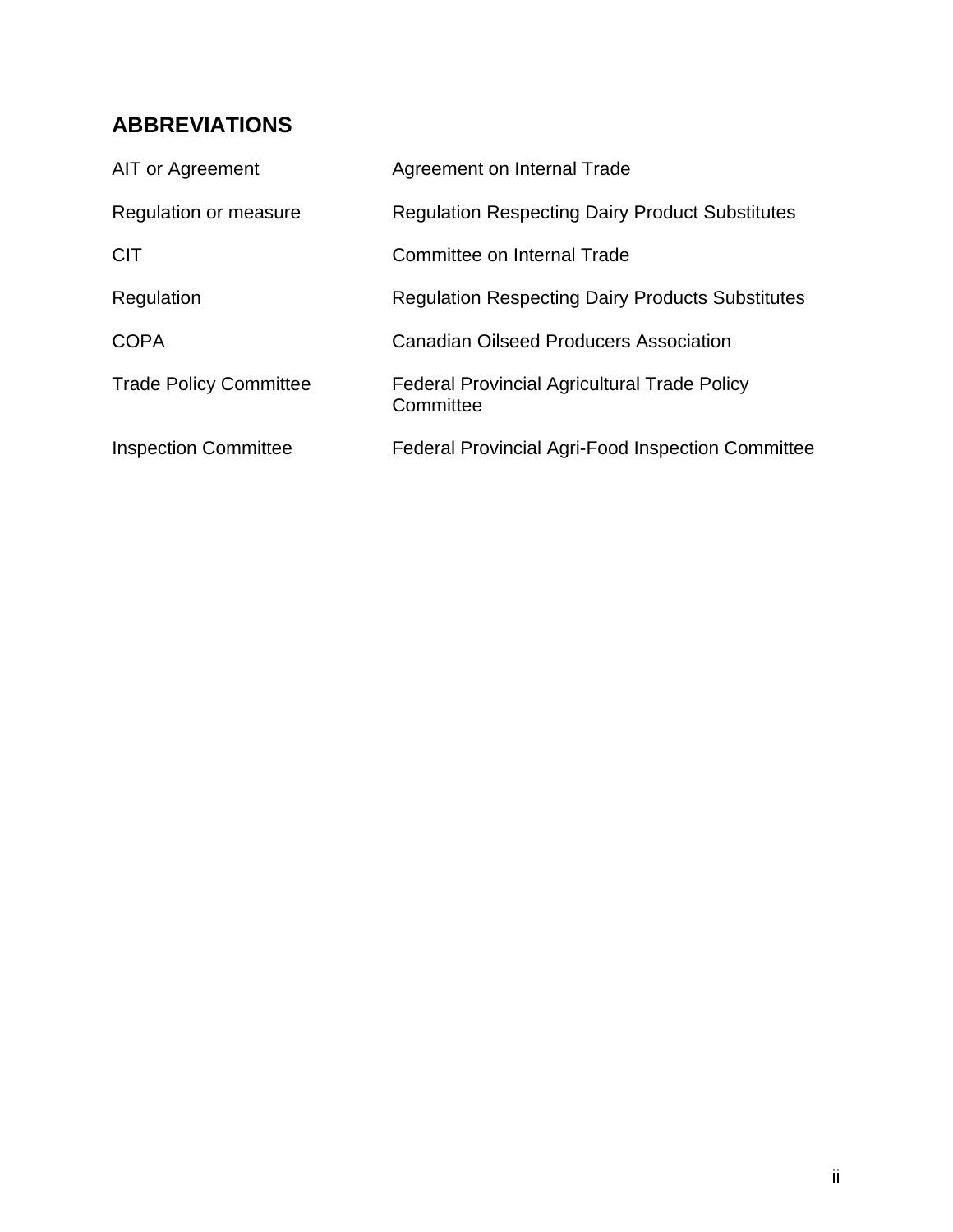## **1. INTRODUCTION**

The following is a report of a dispute resolution panel (hereinafter the "Panel") established pursuant to Chapter Seventeen (Dispute Resolution Procedures) of the Agreement on Internal Trade (hereinafter the "Agreement" or "AIT")<sup>1</sup> to address a dispute brought forward by the Government of Alberta (hereinafter the "Complainant") under Article 1704 (Request for a Panel) against the Government of Québec (hereinafter the "Respondent") regarding access to the Québec market for margarine coloured the same pale yellow hue as butter. $2<sup>2</sup>$ 

The Panel was duly established under the provisions of the AIT. Its terms of reference are to examine whether the actual or proposed measure is or would be inconsistent with the  $AIT<sup>3</sup>$ 

As provided in Article 1707.2 (Report of Panel) of the AIT, this Panel report contains:

- (a) findings of fact;
- (b) a determination, with reasons, as to whether the actual measure in question is inconsistent with this Agreement;
- (c) a determination, with reasons, as to whether the measure has impaired or would impair internal trade and has caused or would cause injury; and
- (d) recommendations, if requested by a disputing Party, to assist in resolving the dispute.

## **2. COMPLAINT PROCESS**

In accordance with Article 906 (Consultations) of Chapter Nine (Agriculture and Food Goods), Alberta requested consultations with Québec concerning Québec's *Regulation*  Respecting Dairy Product Substitutes<sup>4</sup> (hereinafter the "Regulation" or the "Measure")

 $\frac{1}{1}$  The *Agreement on Internal Trade*; Entered into force July 1, 1995. Unless otherwise specified, "Articles" and "Annexes" refer to the articles and annexes of the AIT. A consolidated version of the *Agreement* is available at www.ait-aci.ca.

<sup>2</sup> Article 1704.

<sup>3</sup> Article 1705.4.

<sup>4</sup> Section 40(1)(c) of the *Regulation Respecting Dairy Products Substitutes* ("Regulation"), R.S.Q. 1981, c.P-30, r.15, as amended, was enacted pursuant to the *Food Products Act (Québec)*(the"Act") (R.S.Q., c.P-29), which is the consolidated legislation that replaces the *Dairy Products and Dairy Products Substitute Act,* which was repealed on March 27, 2002.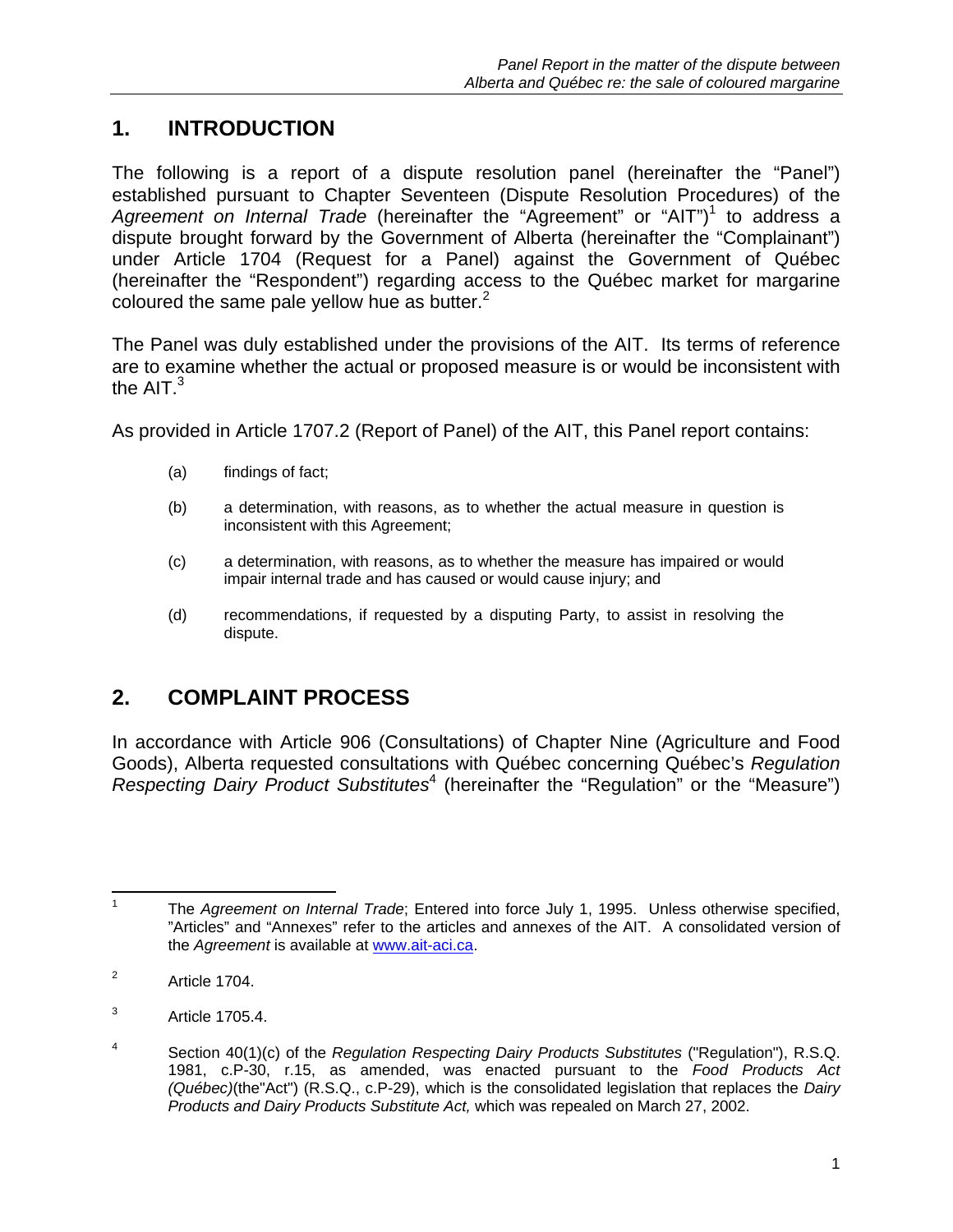on September 8, 2003.<sup>5</sup> The Regulations prohibit the sale in Québec of margarine coloured the same pale yellow hue as butter. The ensuing consultations did not result in a resolution of the dispute.

By letter dated May 14, 2004, the Complainant formally requested the assistance of the Committee on Internal Trade (hereinafter the "CIT") in resolving the dispute. $6$  On June 2, 2004, the Ministers met by conference call to consider the matter. No resolution was reached. CIT Ministers agreed that the AIT provided Alberta with an opportunity to request a hearing before an independent panel and a panel was so requested.

The Panel was duly appointed and following the exchange of written submissions, it held a hearing (which was open to the public) in Montréal, Québec, on May 9, 2005.

In accordance with Article 1704.9, any Party with a substantial interest in a dispute is entitled to join panel proceedings as an Intervenor. Manitoba and Saskatchewan provided the required notice of their intent to join the panel proceedings and filed written submissions in support of the Complainant's position in this matter. Both provinces also made oral presentations at the hearing.

## **3. THE COMPLAINT**<sup>8</sup>

### **3.1 The Position of the Complainant**

Alberta has identified the measure at issue as s. 40(1)(c) of Québec's *Regulation Respecting Dairy Products Substitutes* which states:

40. In addition to satisfying the requirements of the Food and Drugs Act (R.S.C., 1970, C. F-27) and its regulations, the substitutes referred to in section 39 shall meet the following standards of composition:

(1) Margarine:

 ...(c) must have a colour measuring not more than one and six-tenths degrees or less than ten and five-tenths degrees of yellow or yellow and red combined on the Lovibond colorimeter scale.<sup>9</sup>

- 6 Alberta's First Submission, Appendix 4.
- 7 Alberta's First Submission, Appendix 5.
- 8 The complaints of Alberta, Manitoba and Saskatchewan are set out in their respective submissions to the Panel which can be found on the *Agreement on Internal Trade* website at www.ait-aci.ca/margarine.
- 9 Quoted in Alberta's First Submission, para. 12.

 $\frac{1}{5}$  *Agreement on Internal Trade Dispute Concerning Québec's Measure Prohibiting the Sale of Coloured Margarine* - Submission by the Complaining Party, the Government of Alberta, August 16, 2004 (hereinafter "Alberta's First Submission"), Appendix 2.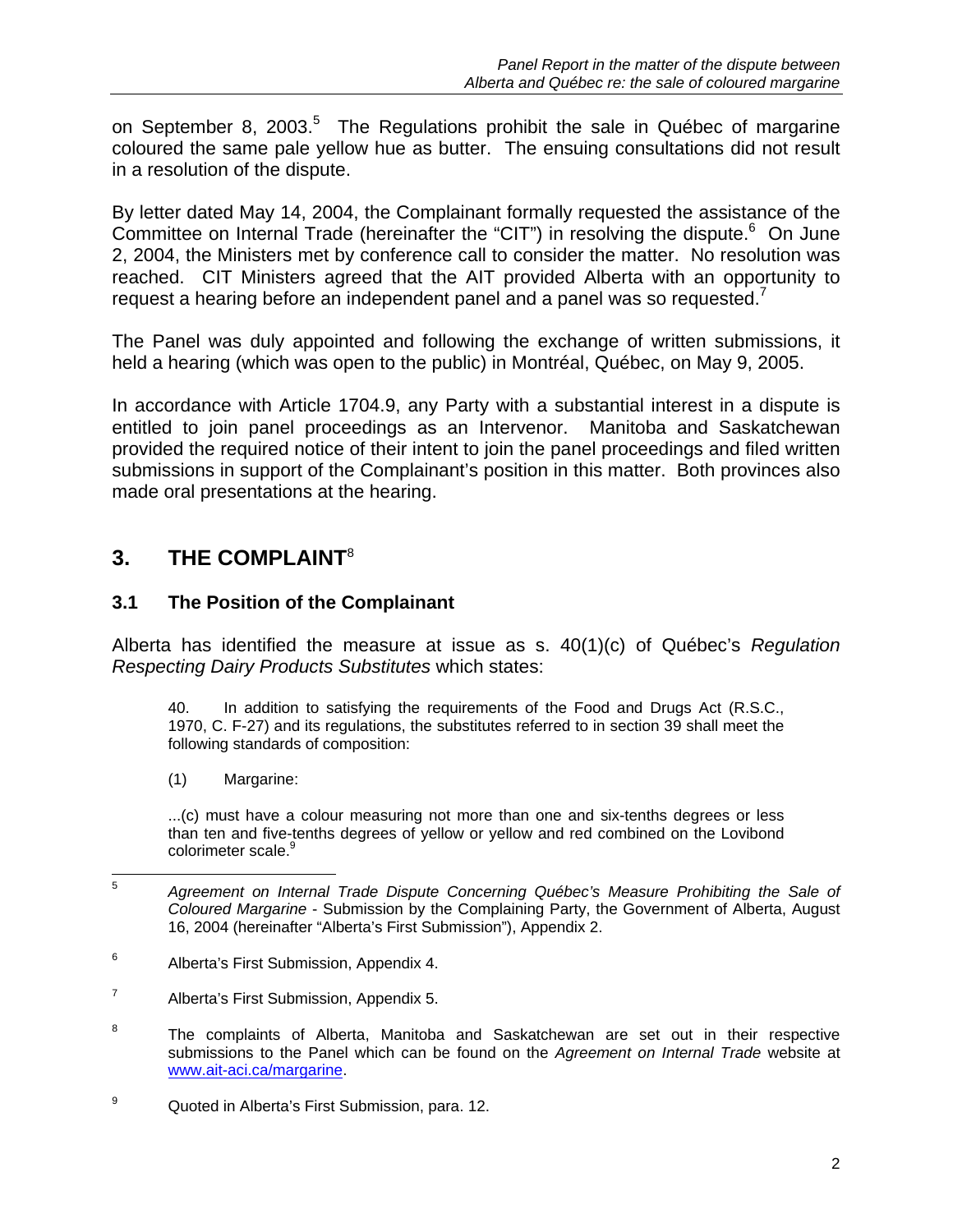The statutory authority for the Regulation is found in Section 7.5 and Section 40 of the Québec *Food Products Act*. Section 7.5 authorizes regulations to set standards for the colour of "dairy products substitutes":

7.5 Every dairy product substitute must meet the standards respecting composition, colour, quality, form and format determined by regulation, and the recipient packaging or wrapping containing the dairy product substitute must bear the name, origin, quantity and composition of the product.<sup>10</sup>

Section 40(e) of the Act also provides authority for the Regulation:

40. The Government may, by regulation:

...(e) establish classes, categories, appellations, qualifiers or designations of products and prohibit any unlawful use thereof, require the grading of products and set standards of composition, form quality, wholesomeness, colour, proportion of constituents, presentation and uniformity...<sup>1</sup>

Alberta notes that this measure results in the situation where only margarine that is coloured virtually white, very much like lard, can be sold in Québec.<sup>12</sup> This, it contends, makes the margarine less appetizing and depresses demand for the product in Québec with consequential losses for Albertan margarine manufacturers and their upstream suppliers, oilseed growers and processors.

Alberta contends that the measure violates three AIT obligations:

- Article 401 (Reciprocal Non-Discrimination), because in requiring margarine to be coloured while not requiring butter to be similarly coloured, Québec's measure accords less favourable treatment to a directly competitive or substitutable good in comparison to the treatment accorded to butter;<sup>13</sup>
- Article 402 (Right of Entry and Exit), because in requiring margarine sold in Québec to be coloured a non-butter-like hue when it need not be so coloured for any other provincial market in Canada, the measure has the effect of restricting or preventing the movement of margarine across Québec's provincial boundaries;<sup>14</sup> and

 $10\,$ Quoted in Alberta's First Submission, para. 14.

 $11$  *Ibid.* 

<sup>12</sup> Transcript, p. 23.

<sup>13</sup> Alberta's First Submission, para. 27.

<sup>14</sup> Alberta's First Submission, para. 29.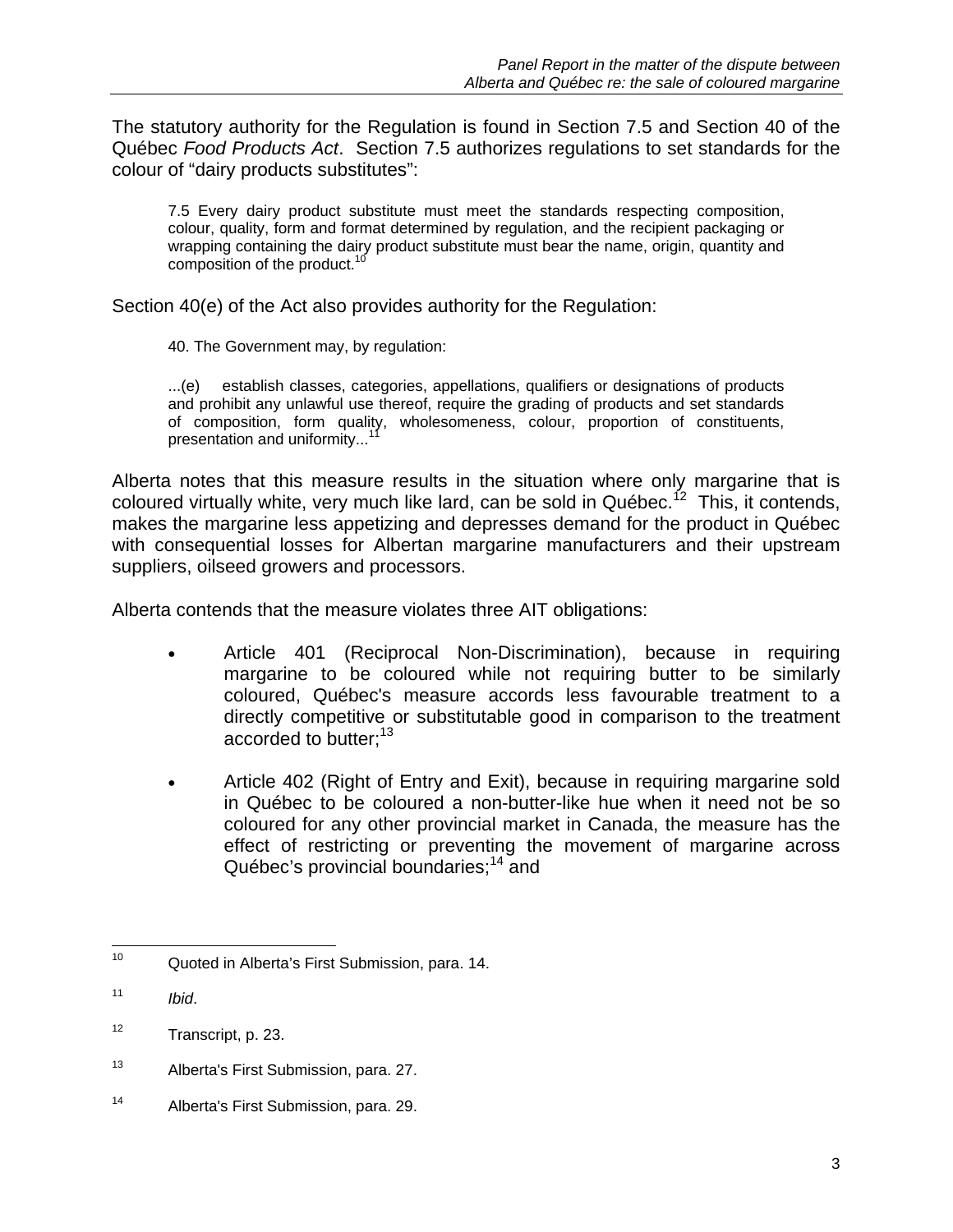Article 403 (No Obstacles), because the measure operates to create an obstacle to the internal trade of coloured margarine.<sup>15</sup>

Alberta recognizes that a measure that offends one or more of the obligations listed above can still be justified under Article 404 if it has a "legitimate objective" as its purpose, but contends that this measure cannot be so justified. In its view, the measure has no legitimate objective because it is intended to afford protection to domestic production of butter. In anticipation of Québec's argument that the measure is necessary to protect consumers, Alberta notes that while consumer protection is a "legitimate objective" under Article 200, that article also states that "'legitimate objective' *does not include protection of the production* of a Party...".16 [Emphasis added.] It also emphasizes that no evidence has been presented to show that the regulation of the colour of margarine is necessary for the protection of human life or health or for consumer protection. Pale yellow coloured margarine is available in all provinces outside of Québec and consumed daily by Canadians. It is not prohibited by federal health and safety laws. Alberta submits that it is a safe and acceptable product and there is no basis for restricting its sale.<sup>17</sup>

Alberta emphasizes that Québec itself recognized that it had an obligation to remove the measure when it tabled a draft regulation that, had it been promulgated, would have removed the colouring requirement.<sup>18</sup>

Accordingly, Alberta asserts that the measure cannot be saved under Article 404 and that it must be found to violate the *Agreement on Internal Trade*.

Finally, Alberta adduced a number of letters and other documents in support of its claim that the measure has caused injury to Alberta oilseed growers, processors, and margarine producers.<sup>19</sup> The Panel will revert to this evidence below.

#### **3.2 Request for Findings**

Alberta therefore requested the Panel to make the following findings:

- (a) The measure is included in the scope and coverage of the AIT pursuant to Article 902.3 (Scope and Coverage);
- (b) The measure is inconsistent with the objectives and operating principles of the Agreement contained in Article 100 (Objective) and Article 101.3

19 Alberta's First Submission, paras. 44-49.

 $15$ Alberta's First Submission, para. 30.

<sup>16</sup> Alberta's First Submission, paras. 31-35.

<sup>17</sup> Alberta's First Submission, para. 34.

<sup>18</sup> Alberta's First Submission, paras. 39-42.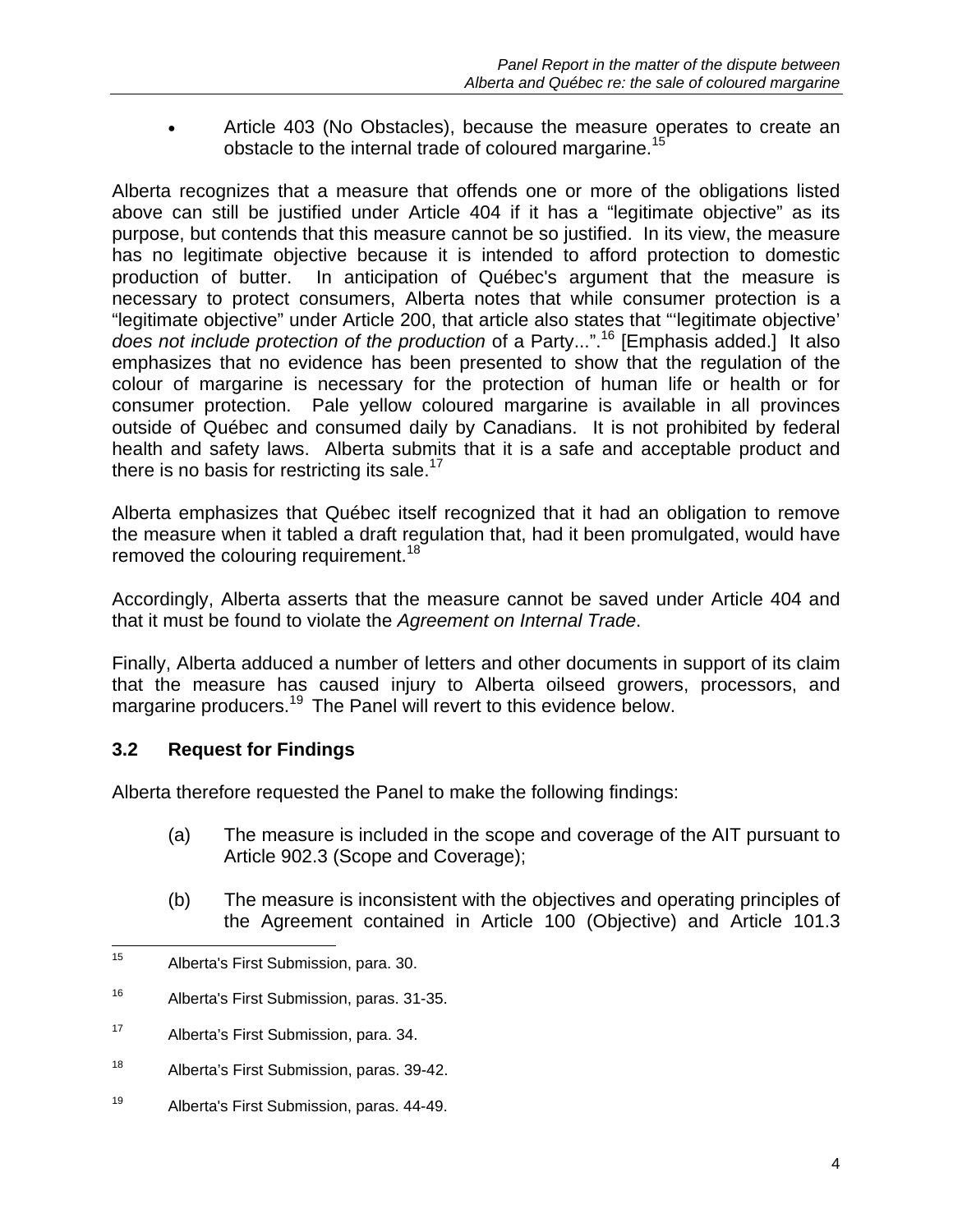(Mutually Agreed Principles). Article 101.4 (Mutually Agreed Principles) does not provide a justification for maintaining the measure;

- (c) The measure also contravenes Articles 401 (Reciprocal Non-Discrimination), 402 (Right of Entry and Exit), 403 (No Obstacles) and 405 (Reconciliation);
- (d) The measure is not justified to achieve a legitimate objective as defined by Article 404 (Legitimate Objectives) of the agreement; and
- (e) Alberta margarine manufacturers and the Alberta oilseed industry are injured by the measure. $20$

Alberta further requested the Panel to recommend that:

- (a) Québec immediately repeal the measure;
- (b) Pending repeal of the measure, Québec cease to enforce the measure;
- (c) Should Québec intend to replace or amend the measure, Québec:
	- (i) Must comply with provisions of Article 905 (Non-Sanitary and Non-Phytosanitary Measures), and the consultation provisions of Article 906 (Consultations);
	- (ii) Must ensure that any amendment or replacement measure be consistent with the AIT; and
	- (iii) Should consider deferring to the federal standards and regulations relating to margarine;
- (d) Any action by Québec and implementation of the Panel's recommendations must allow for the export into and the immediate sale of Alberta coloured margarine in Québec.<sup>21</sup>

#### **3.3 The Positions of the Intervenors**

Manitoba and Saskatchewan concurred with Alberta's complaint. Both agreed that the measure contravenes Articles 401, 402 and 403 and that it cannot be justified under Article 404 for the reasons given by Alberta.<sup>22</sup>

<sup>20</sup> Alberta's First Submission, para. 51.

<sup>21</sup> Alberta's First Submission, para. 52.

<sup>22</sup> Manitoba's Submission, paras. 16-34, Saskatchewan's Submission, paras. 27-41.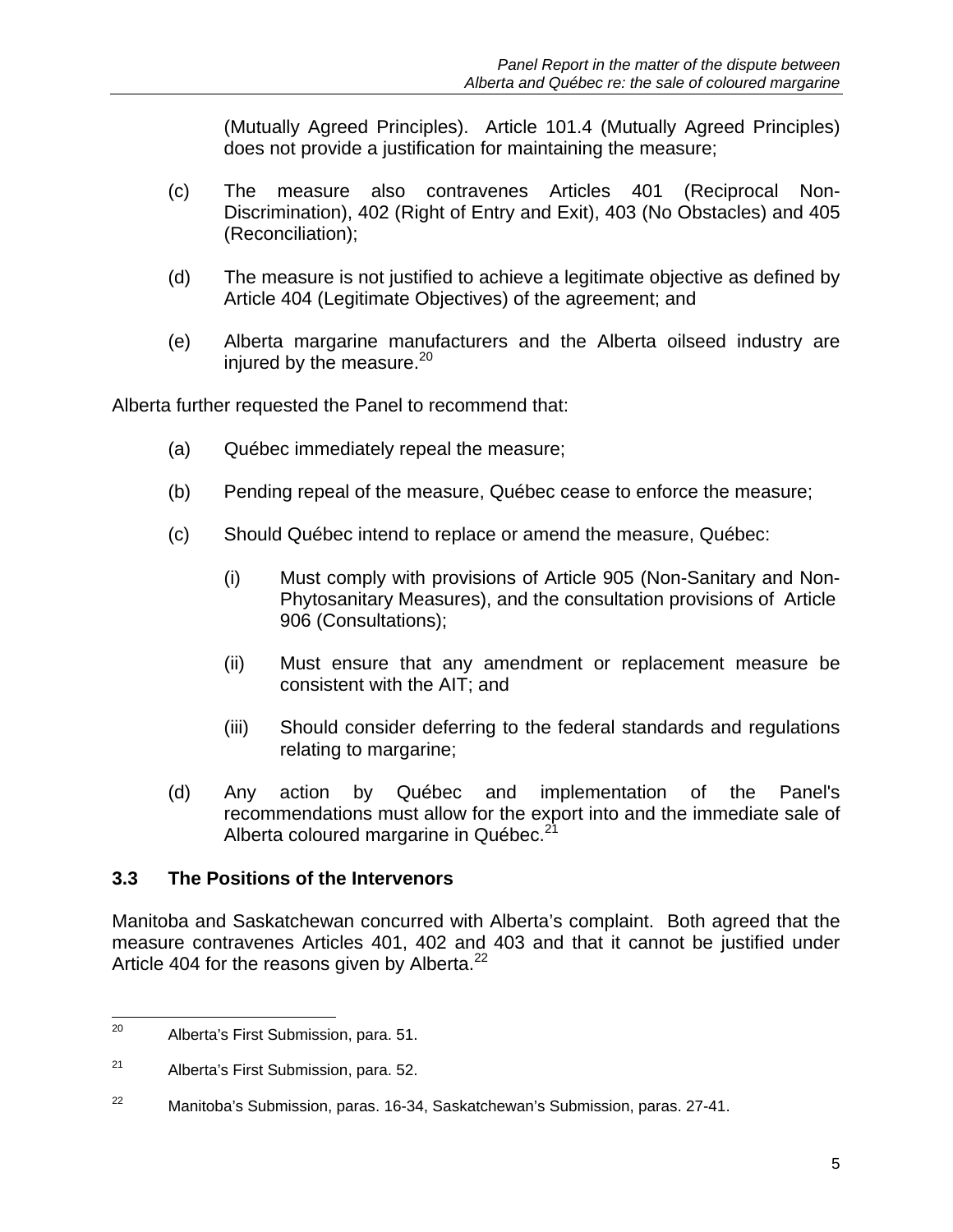Both provinces also added their own perspective on the matters subject to dispute and both identified a substantial interest in the proceeding by virtue of the fact that they are significant oilseeds producers and processors.

Finally, the Intervenors concurred with Alberta that the measure's effect has been to suppress demand for margarine in Québec with consequential suppression in demand for margarine and hence oilseeds produced in the western provinces.<sup>23</sup>

## **4. THE POSITION OF THE RESPONDENT**<sup>24</sup>

Québec filed a lengthy Submission in which it took issue with Alberta's factual and legal characterizations of the dispute and rejected the allegations of breach. Québec argued that the measure did not have the effect attributed to it by Alberta and the Intervenors because the statistics demonstrated that margarine consumption in Québec for the 1997-2002 period was higher than for Ontario and comparable to that for British Columbia.<sup>25</sup> Since its consumption was higher or similar to two provinces in which Since its consumption was higher or similar to two provinces in which margarine may be coloured, the losses claimed, but not proven, by Alberta and the Intervenors did not exist or, if they did, were not caused by  $Québec.<sup>26</sup>$ 

Québec also adduced extensive evidence as to the history of margarine regulation.<sup>27</sup> It noted that there has long been a concern for the need to protect consumers who believed that they were obtaining butter when in fact it was margarine passed off as butter. Legislation enacted by other provinces, including Alberta, had maintained the same type of coloured margarine regulation as was now being challenged. This, Québec submitted, had always been viewed as a matter of consumer protection. Indeed, events as recent as 1983 showed that unscrupulous traders had sought to pass off coloured margarine as butter. This led Ontario, for example, to similarly regulate margarine colouring in order to prevent the possibility of fraud or misrepresentation.<sup>28</sup>

## **4.1 Objection to Jurisdiction**

Before addressing the merits of Alberta's claim, Québec asserted that the Panel lacked the requisite jurisdiction to hear and decide the complaint.

<sup>23</sup> Manitoba's Submission, paras. 5-15, Saskatchewan's Submission, paras. 16-17.

 $24$  Québec's response is set out in its submissions to the Panel which can be found on the *Agreement on Internal Trade* website at www.ait-aci.ca/margarine.

<sup>&</sup>lt;sup>25</sup> Québec's First Submission, para. 16.

<sup>&</sup>lt;sup>26</sup> Québec's First Submission, paras. 16-17.

 $27$  Québec's First Submission, paras. 25-55 and the appendices referred to therein.

<sup>28</sup> Québec's First Submission, para. 52.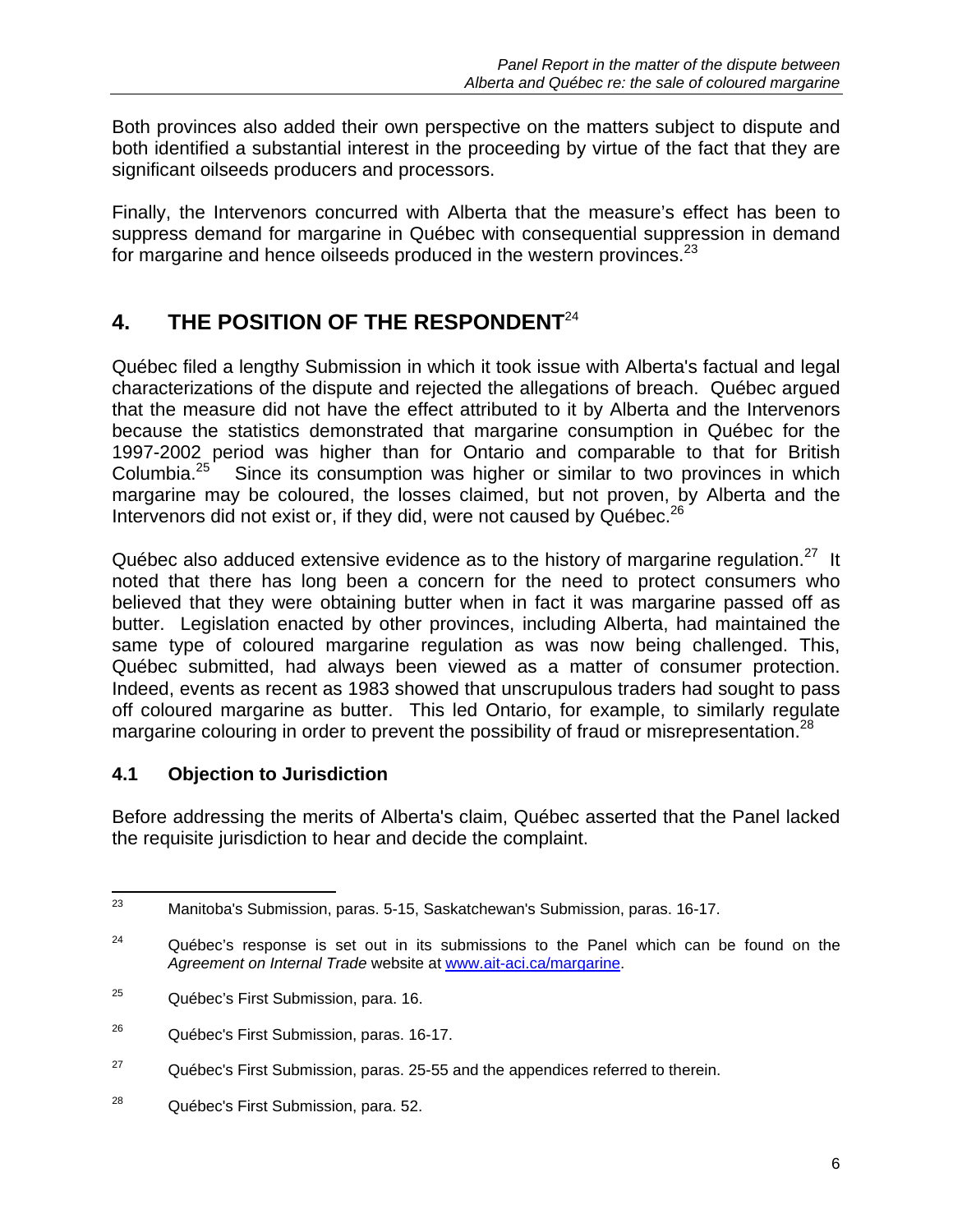In this regard, Québec referred to AIT Article 902.3 which states that:

"Measures involving technical barriers with policy implications shall be included in the scope and coverage of this Chapter effective September 1, 1997. The Federal-Provincial Trade Policy Committee... shall, on or before September 1, 1997, give written notice to the Committee on Internal Trade of such measures." [Emphasis supplied by Québec.]

Québec noted that the written notification to the Committee on which Alberta relies was dated October 1, 1997, *not* September 1, 1997, and argued that this failure to comply with mandatory terms of the AIT rendered the notice invalid. The Parties, it was submitted, could have remedied this failure to meet Article 902's requirements by amending the AIT (as they had in five other instances) but they did not do so.<sup>29</sup>

Québec recognized that in two other disputes involving Chapter Nine, the letter had been considered valid. It pointed out, however, that in the Nova Scotia/Prince Edward Island dispute over the latter's *Dairy Industry Act Regulations*, the disputing parties agreed that the October 1, 1997 letter met the requirements of Article 902.3. That panel therefore acted on the basis of the Parties' concurrence.30 As for the *Farmers Dairy* dispute, New Brunswick did question the letter's validity, arguing that "the authors of the letter made the decision to apply its content retroactively on their own". $31$  Québec acknowledged that the panel found the letter had been sent correctly but argued that it should have addressed the notification's purported retroactivity.<sup>32</sup>

In Québec's view, the failure to notify the Committee by the date specified in Article 902.3 has preclusive effect; that is, since the notification is invalid, no technical barriers with policy implications have been notified properly to the Committee and Article 902 cannot apply. Therefore, the Panel cannot determine this dispute.<sup>33</sup>

#### **4.2 The Merits**

If the Panel ruled against its objection and proceeded to the merits, Québec argued that the Regulation did not constitute a barrier because it permitted the use of colouring within the specified range of the Lovibond scale.<sup>34</sup> Margarine manufacturers were permitted to colour margarine but they were not permitted to colour it like butter. Manufacturers that complied with the Regulation were free to market their products in Québec and such products could be purchased by consumers. In this respect, Québec noted that the *Agreement on Internal Trade* does not provide for completely unfettered

<sup>29</sup> Québec's First Submission, paras. 58-104.

<sup>30</sup> Québec's First Submission, para. 68.

<sup>31</sup> Quoted in Québec's First Submission, para. 70.

<sup>32</sup> Québec's First Submission, para. 70.

<sup>33</sup> Québec's First Submission, paras. 81-104.

<sup>34</sup> Québec's First Submission, para. 105.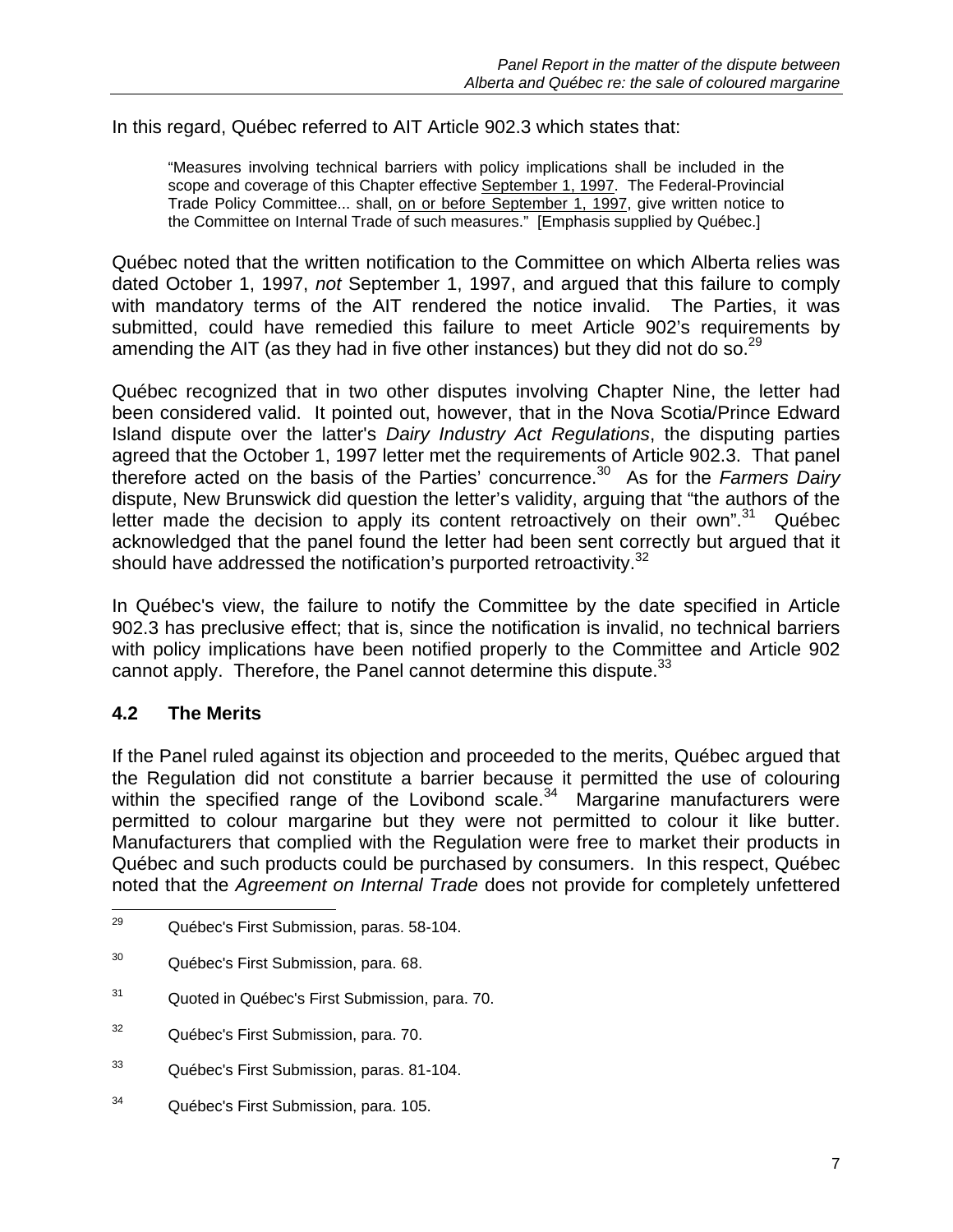free trade in Canada. Article 100 states that the objective of the Parties was "to reduce and eliminate, *to the extent possible*, barriers to the free movement of ... goods..." [Emphasis added.] This recognized that there would be exceptions to the commitment to promote trade liberalization and the need to take into account such matters as consumer protection.<sup>35</sup>

Québec argued further that the AIT permitted each Party to set its own standards and even where harmonization of standards was contemplated, harmonization efforts were not always mandatory and they should be instituted only where appropriate and to the extent practicable.<sup>36</sup>

If the Regulation respecting margarine colouring was included in the scope and coverage of Chapter Nine, which Québec contested, it was, Quebec argued, permitted under Chapter Eight, "Consumer-Related Measures and Standards". That chapter, a "horizontal" chapter (that is, one which applied to certain other AIT chapters unless a specific chapter otherwise provided), applied to Chapter Nine, a so-called "vertical" chapter. According to Annex 1813, a horizontal chapter applies to matters falling within the scope of a vertical chapter. Since Québec's measure was a consumer-related measure, it fell within the scope and coverage of Chapter Eight, and in turn governed Chapter Nine, "Agricultural and Food Goods".37

Article 810 defines "consumer-related measures and standards" broadly as:

… measures and standards that are intended to protect the personal safety of consumers or the economic interests of consumers and are related to the offer, acquisition or use of a good... intended primarily for personal, family or household purposes;

The "economic interests of consumers" is further defined to include "accurate and timely information about goods" and the "prevention of unfair trade practices".

Québec maintained that its Regulation protected consumers by preventing the fraudulent passing off of margarine as butter. Although other elements of the Regulation also protected the consumer, the colouring requirement was the only one that informed and protected the consumer when there were no others. $38$  This was the main objective of Québec's Regulation.<sup>39</sup>

The AIT recognized Québec's right to maintain such a consumer-related measure in pursuit of a legitimate objective and that right was unaffected by the decision of other

<sup>35</sup> Québec's First Submission, paras. 114-119.

<sup>36</sup> Québec's First Submission, Section 2.3.

<sup>37</sup> Québec's First Submission, paras. 128-129.

<sup>&</sup>lt;sup>38</sup> Québec's First Submission, para. 136.

<sup>39</sup> Québec's First Submission, para. 137.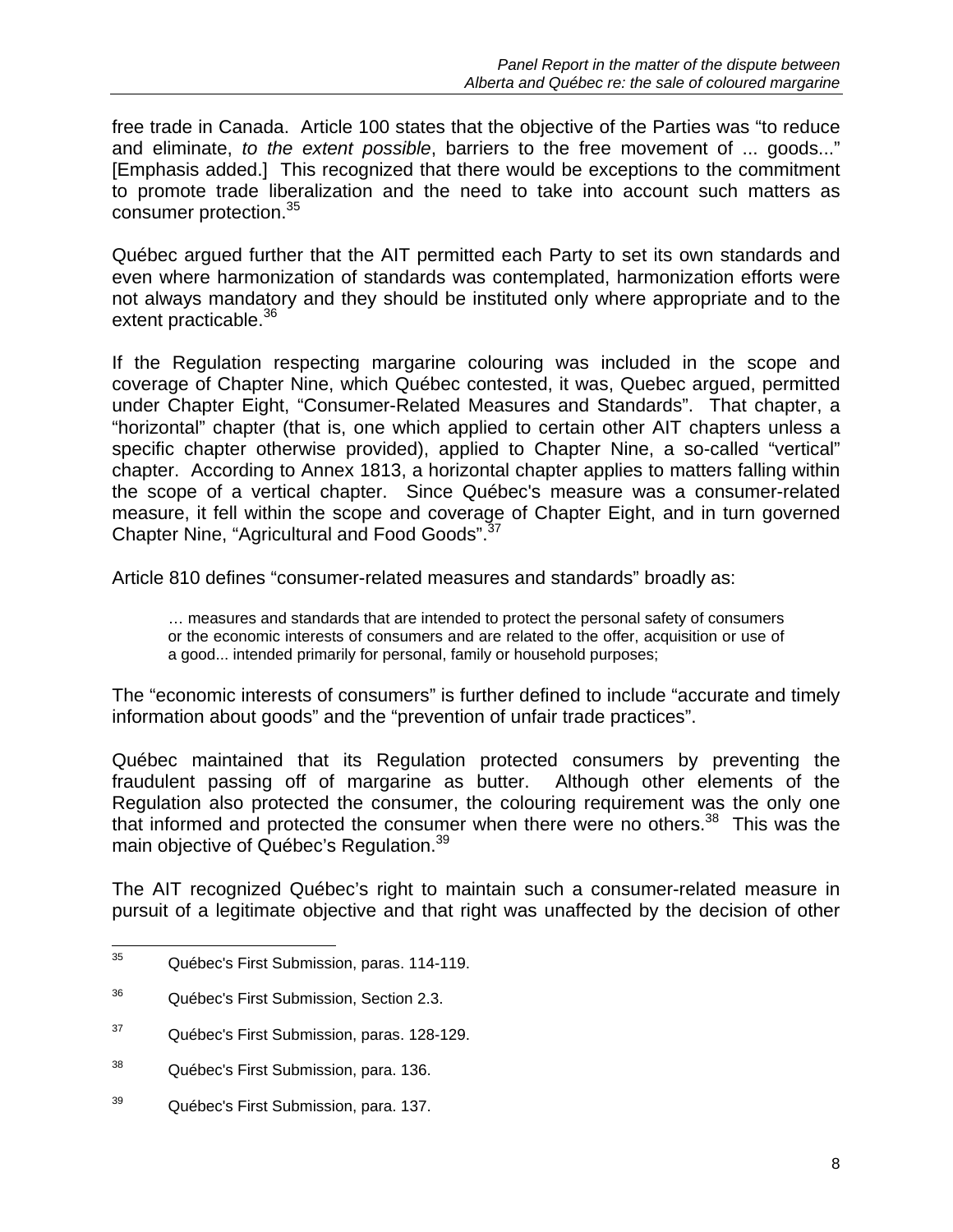provinces not to do so. Article 804 permits a Party, in pursuing a legitimate objective, to adopt or maintain measures establishing the level of consumer protection that it considers appropriate and another Party's decision not to adopt or maintain such a measure "shall not affect" a Party's right to adopt or maintain such a measure.<sup>40</sup> In summary, the AIT expressly tolerates divergent approaches to consumer protection and permits a Party to maintain more stringent consumer protection measures than the other Parties.<sup>41</sup>

With respect to Alberta's claim that the Regulation is inconsistent with Article 401, Québec argued that it accords to margarine from other provinces treatment no less favourable than the best treatment Québec accords to margarine produced in Québec. Québec margarine manufacturers are subject to the same rules as manufacturers in other provinces and territories and do not benefit from any special treatment. The treatment accorded to goods from Alberta and the other Parties enables them to be sold in Québec on the same basis as the goods manufactured in Québec and therefore there is no discrimination under Article 401. Since the law does not discriminate against margarine from other Parties, it was not possible to confirm whether the conditions contemplated in the second stage of the Article 401 test had been met.<sup>42</sup>

Québec also argued that insofar as "treatment" was concerned, strictly speaking, it was not applying a measure to butter; its colour was decided by producers but was governed primarily by federal regulations requiring that the colour be uniform and characteristic for butter in order to be graded *Canada 1*. Article 401 focuses on a comparison of treatment. Québec legislated the colour of margarine but not the colour of butter. Therefore, it was not possible to compare non-existent measures.<sup>43</sup>

With respect to the alleged breach of Article 402, Québec asserted that the Regulation does not restrict or prevent the movement of margarine across provincial boundaries. The Regulation prohibits the sale of margarine that is the same colour as butter within the province, but does not prohibit the product's movement across provincial boundaries. In this respect, Article 55 of the *Food Products Act* expressly states that it did not prohibit the transportation of products in transit in Québec.<sup>44</sup>

In Québec's view, Article 402 seems to originate from Article V of the GATT 1994, which deals with freedom of transit, and has an objective which is completely different from the objectives of Article 401 (those being the most-favoured-nation treatment and national

<sup>40</sup> Québec's First Submission, para. 140.

<sup>41</sup> Québec's First Submission, paras. 150-153.

<sup>42</sup> Québec's First Submission, para. 157.

<sup>43</sup> Québec's First Submission, paras. 158-160.

<sup>44</sup> Québec's First Submission, para. 170.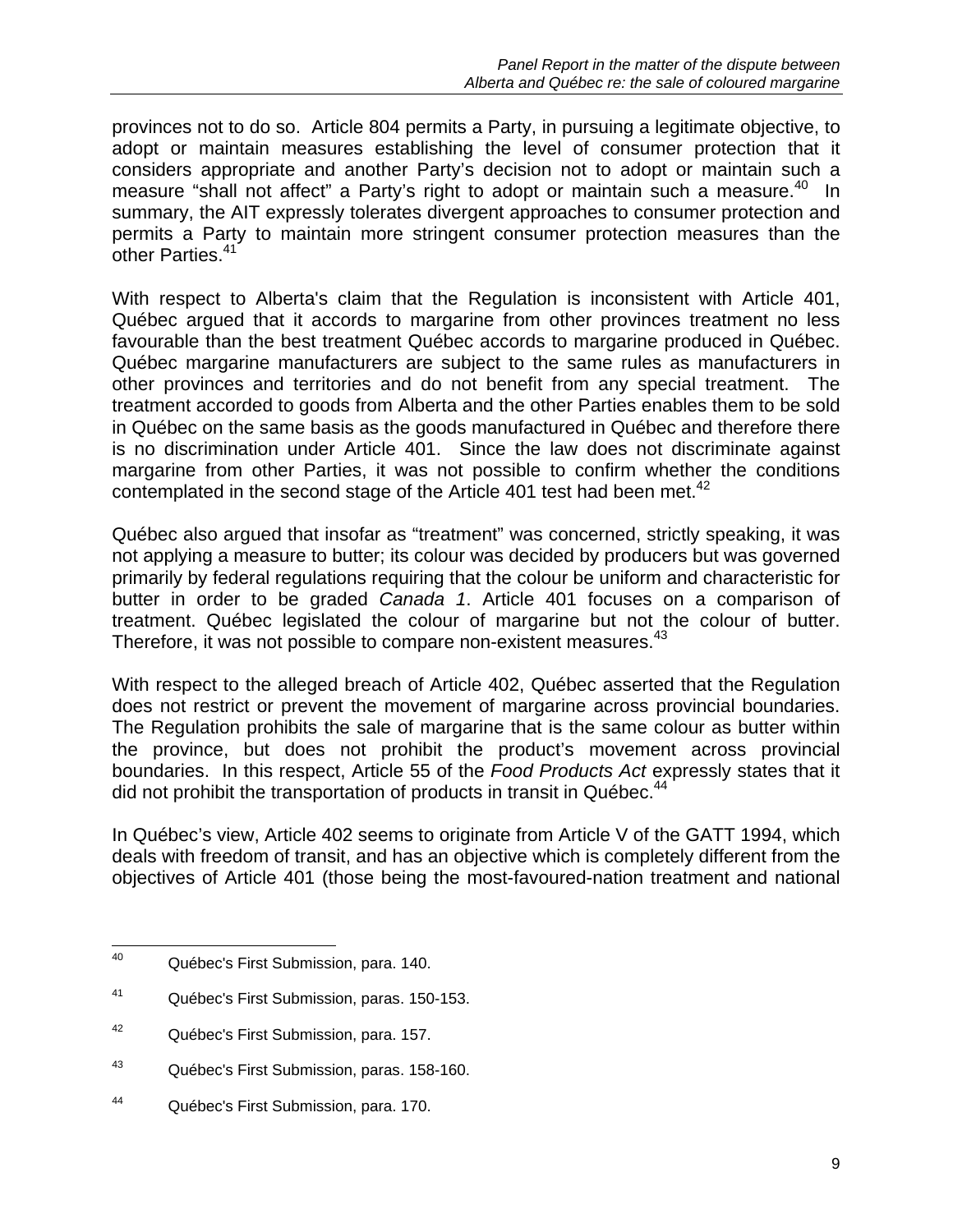treatment standards originating in Articles I and III of the GATT, respectively).<sup>45</sup> Québec asserted that Article 402 addresses the transit of goods, not their sale, and has no application in the context of the present case.

With respect to the alleged breach of Article 403, a Party has a right to adopt a measure that does not restrict the movement of goods. Margarine from other Parties complying with the Regulation may be sold in Québec and is in fact sold there. Therefore, Québec submitted, there was no infraction of Article 403. Every government has standards that are specific to its jurisdiction without them being considered obstacles to trade. (Québec's First Submission set out various examples of such standards.) $46$ 

In the event that the Panel found the measure to be inconsistent with any of Articles 401, 402 and 403, Québec argued that it was still permissible because it addressed a "legitimate objective" and met each of the conditions of Article 803.

Article 803 provides that a consumer-related measure which is inconsistent with one of the Chapter Four trade rules is still permissible if its purpose is to achieve a legitimate objective and if it meets certain other conditions.

Québec asserted that Article 803, not Article 404, as contended by Alberta, applied. This was evident from the provisions of Article 803 and from the decision of the Parties, in Article 800.1, to provide that Article 404 does not apply to Chapter Eight. Moreover, Article 803 must be interpreted taking into account the chapter-specific definitions of Article 810 and the Party's right, under Article 804, to adopt or maintain a consumerrelated measure that may be distinct from those of other Parties, to establish the level of consumer protection that it considers appropriate, and to determine the costs to be borne by merchants in achieving that end.<sup>47</sup>

The chapter-specific definition of "legitimate objective" in Chapter Eight "means the protection of... the economic interests of consumers and includes the enforcement of consumer-related measures and standards". This is broader than the Article 200 definition applicable to Article 404 and unlike Article 200 the definition of "legitimate objective" does not exclude "protection of the production of the Party." Québec asserted:

Consequently, in order to respect the principle of interpretation that requires that meaning be given to all terms of a law or agreement, in their interpretation of the expression "legitimate objective" in Article 803(a), the Parties and the panel must not consider the fact that a consumer-related measure may have an impact on the production of a Party. Such an impact has no bearing and, if it exists, must not be taken into account.<sup>41</sup>

<sup>45</sup> Québec's First Submission, para. 172.

<sup>46</sup> Québec's First Submission, paras. 175-178.

<sup>47</sup> Québec's First Submission, paras. 179-180.

<sup>48</sup> Québec's First Submission, para. 183.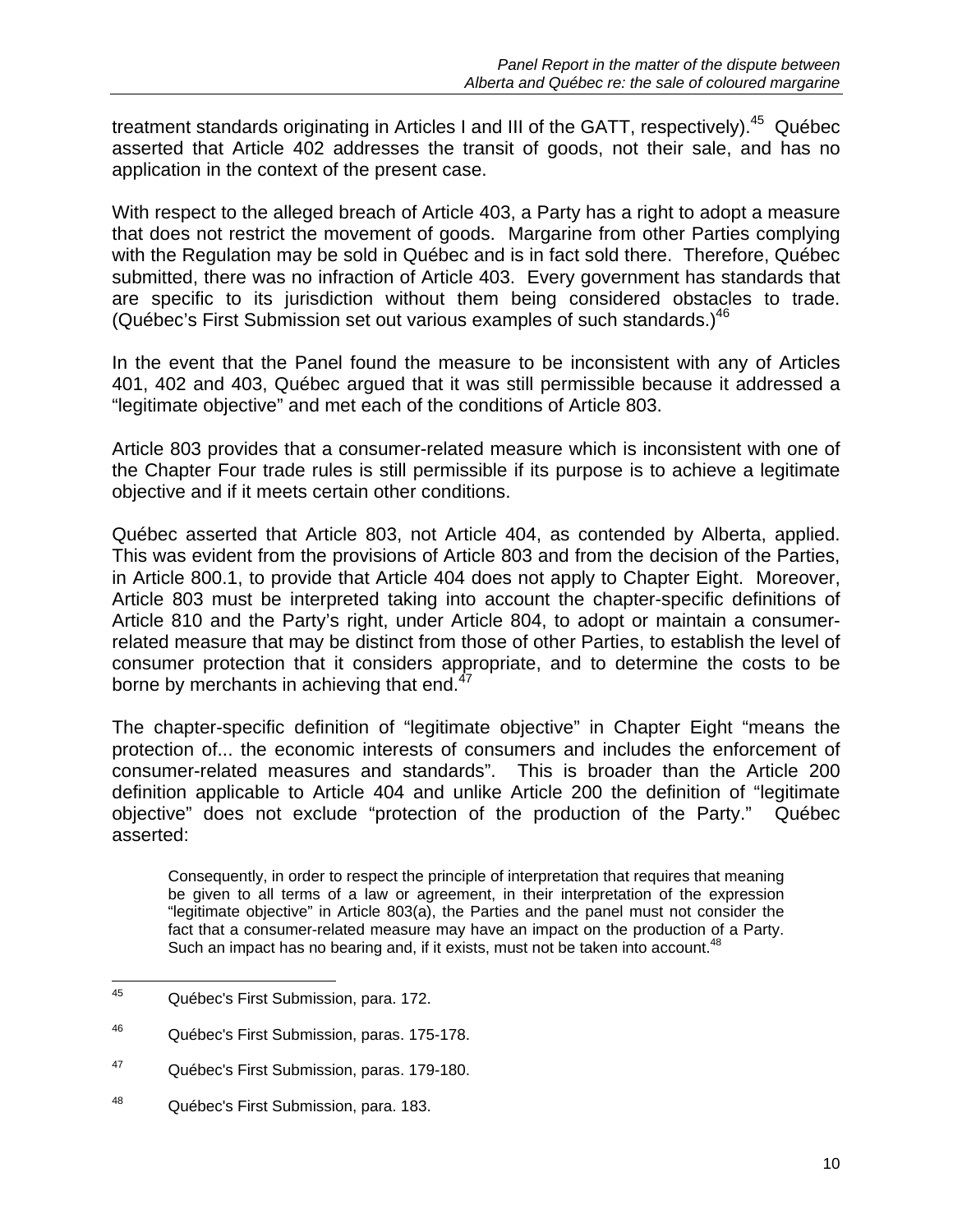Québec reiterated its earlier arguments that the Regulation's purpose is the protection of the interests of consumers by providing for accurate and timely information about goods and prevention of unfair trade practices. It therefore fell within Chapter Eight's definition of "legitimate objective".<sup>49</sup>

Québec submitted further that the measure did not operate to impair unduly the access of goods of the Party that met the legitimate objective and, for those goods that did not meet that objective, granting access to margarine coloured like butter would harm its pursuit of the objective.<sup>50</sup> Since margarine having the same colour as butter would have that effect, it was unnecessary to prove the third part of the test (whether the measure adopted to achieve the legitimate objective has the effect of hindering "unduly" product access). In sum, Québec asserted that it had no choice; it must ban access to margarine having the same colour as butter in order to achieve the legitimate objective it has chosen to attain. $51$ 

With respect to the requirement that the measure cannot be more trade restrictive than necessary in order to achieve the level of consumer protection adopted or maintained, Québec argued that if the Panel found that the measure does restrict trade in margarine, it does not restrict it absolutely but rather only to the extent necessary to ensure that the level of consumer protection is maintained in accordance with Article 804. The measure's proportionality was demonstrated by the fact that the margarine produced in other provinces, in particular, Alberta, is sold in Québec.<sup>52</sup>

Finally, in Québec's view, the measure did not create a disguised restriction on trade. The measure was transparent and known to producers, grocers and consumers as well as to every government in Canada. Having regard to a decision of the WTO Appellate Body<sup>53</sup> interpreting the provision of the GATT from which Article 803(d) appears to be derived, to run afoul of this provision the measure would have to be arbitrary or unjustifiable discrimination. Québec asserted that its measure was perfectly justifiable and in no way arbitrary. It was entirely transparent and concealed nothing.<sup>54</sup>

In the event that the Panel found that Article 404 rather than Article 803 applied, Québec asserted that the measure could be justified under Article 404 for essentially the same reasons as it had previously outlined (recognizing that the definition of legitimate objective applicable to Article 404 is narrower than that contained in Article

<sup>49</sup> 49 Québec's First Submission, paras. 184-187.

<sup>50</sup> Québec's First Submission, para. 189.2.

<sup>51</sup> Québec's First Submission, para. 189.3.

<sup>52</sup> Québec's First Submission, para. 191.2.

<sup>53</sup> United States – Standards for Reformulated and Conventional Gasoline, WT/DS2/AB/R, 29 April 1996, p. 26.

<sup>54</sup> Québec's First Submission, paras. 194-201.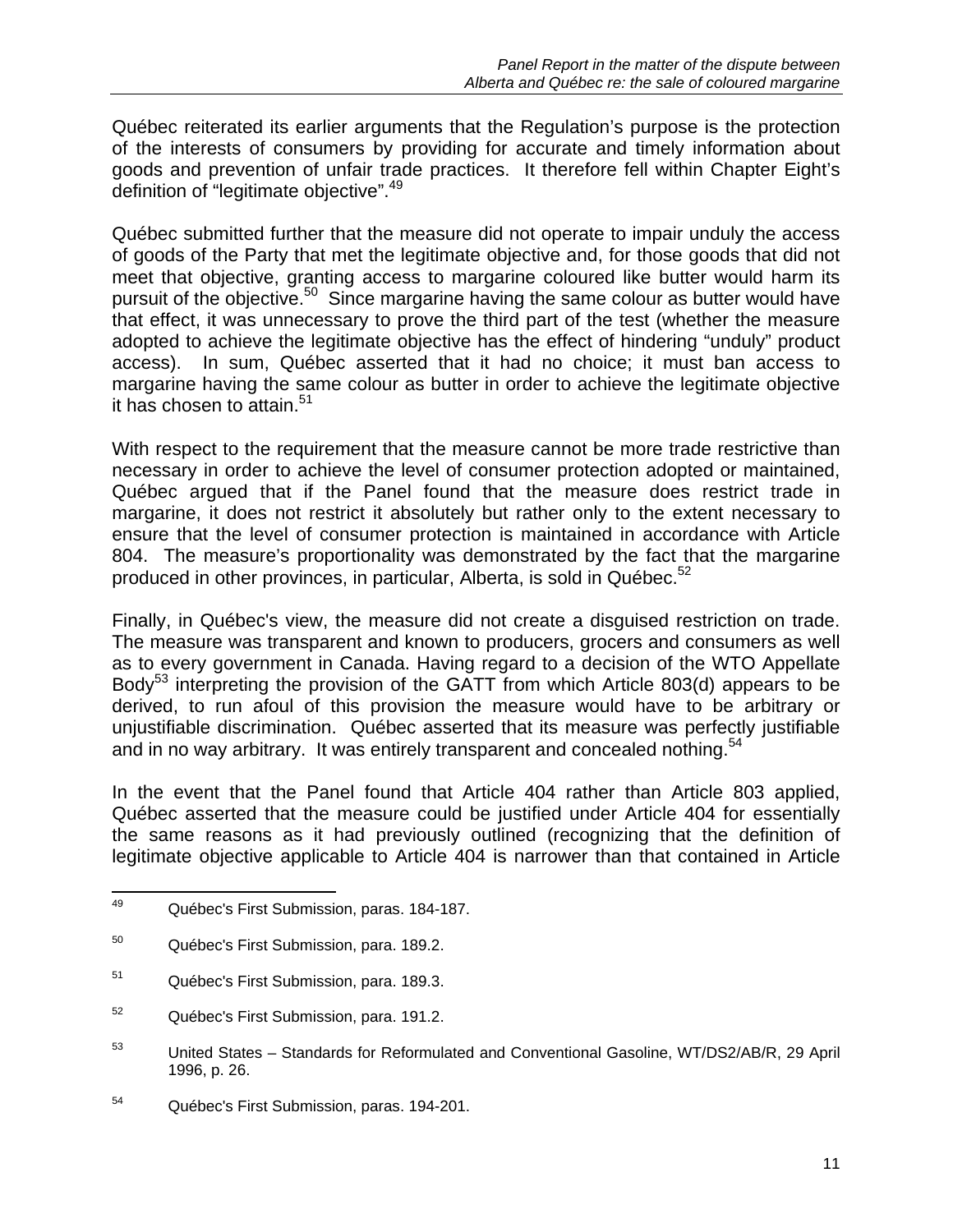810). Québec emphasized that consumer protection is a legitimate objective under the AIT's general definition and that there was ample evidence that margarine having the same colour as butter could be mistaken for butter.<sup>55</sup>

Québec therefore requested the Panel to:

- (a) rule that it does not have jurisdiction because the Regulation regarding the colouring of margarine does not fall within the scope and coverage of Chapter Nine because the notice stipulated in Article 902.3 was given late and without mandate;
- (b) rule that the Regulation does not constitute an obstacle to internal trade and that it does not fail to comply with the Preamble, the Mutually Agreed Principles, the objectives and Articles 401, 402, 403 or 405 of the *Agreement on Internal Trade*;
- (c) rule that the Regulation is a consumer-related measure permissible under Chapter Eight of the *Agreement on Internal Trade*;
- (d) rule that the Regulation is a measure permissible under Article 404 of the *Agreement on Internal Trade*;
- (e) and consequently, dismiss Alberta's complaint;
- (f) dismiss, on the same grounds, the interventions of Manitoba and Saskatchewan.<sup>56</sup>

Alberta filed a rebuttal submission dated April 14, 2005 and Québec filed a reply thereto on April 28, 2005. The Panel will address the relevant points made by the Parties in their rebuttals in its discussion of their submissions below.

## **5. PANEL FINDINGS**

#### **5.1 Introduction to Findings**

The Panel will begin by discussing its jurisdiction. Québec has pointed out that Article 100, the "Objective" clause of the *Agreement on Internal Trade*, recognizes a qualified commitment to trade liberalization. Article 100 states that it is the Parties' objective:

... to reduce and eliminate, *to the extent possible*, barriers to the free movement of persons, goods, services and investments within Canada and to establish an open, efficient and stable domestic market. All Parties recognize and agree that enhancing

<sup>55</sup> 55 Québec's First Submission, paras. 204-220 *et seq.* 

<sup>56</sup> Québec's First Submission, Part IV, Conclusion.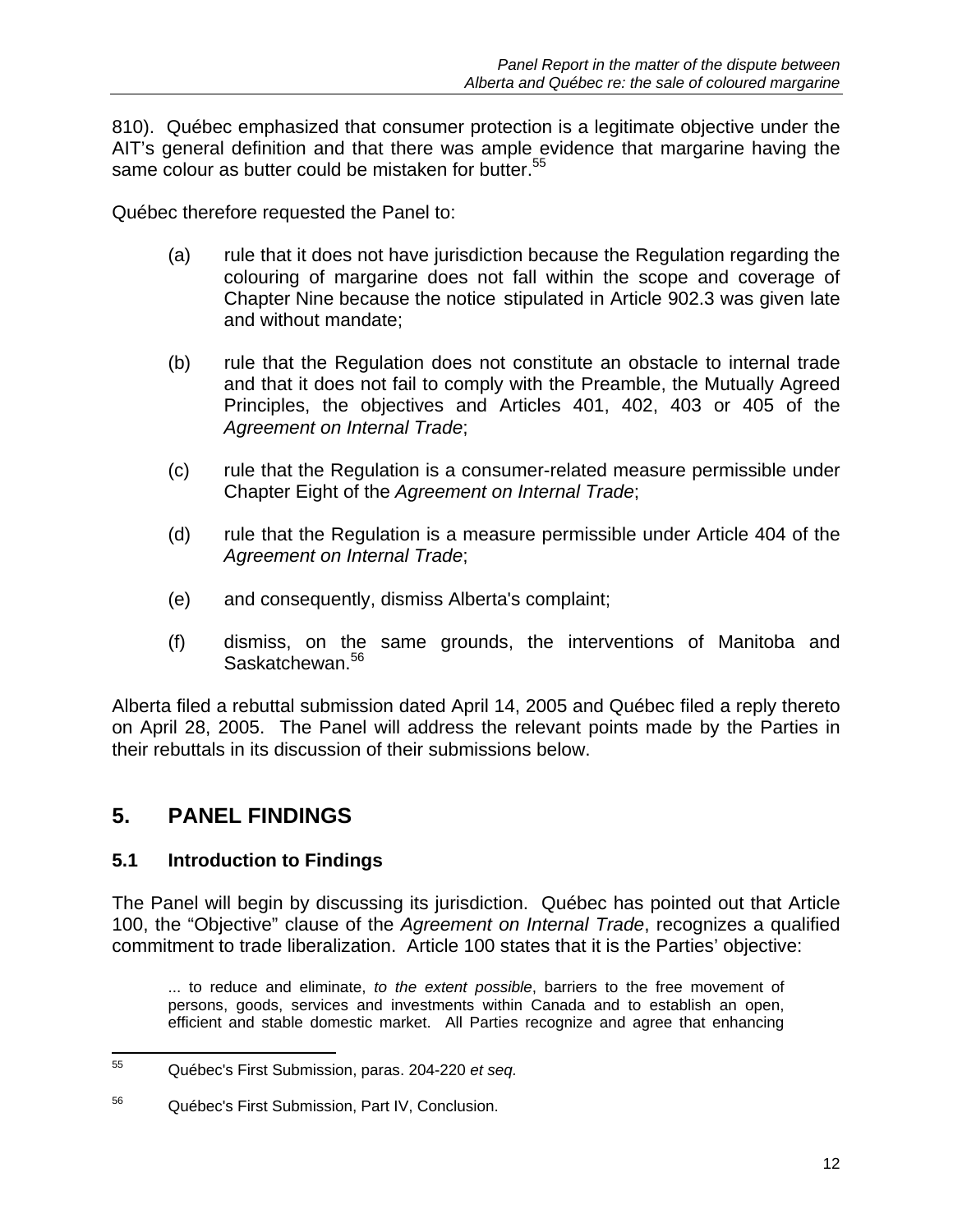trade and mobility within Canada would contribute to the attainment of this goal. [Emphasis added.]

The AIT does not provide for perfectly free movement of persons, goods, services and investments within Canada or for the establishment of a perfectly open, efficient and stable domestic market. That being said, through its various rights and obligations, the AIT represents an important step towards reducing and eliminating barriers to trade and its terms must be given effect.

In discharging its duty, the Panel has no jurisdiction to determine the *vires* of Québec's measure under the Constitution. Alberta and the Intervenors have not contested Québec's right to maintain the measure as an exercise of the powers allocated to it under the Constitution. Nor could they. Article 300 of the AIT (Reaffirmation of Constitutional Powers and Responsibilities) states:

Nothing in this Agreement alters the legislative or other authority of Parliament or of the provincial legislatures or of the Government of Canada or of the provincial governments or the rights of any of them with respect to the exercise of their legislative or other authorities under the Constitution of Canada.

Indeed, the Supreme Court of Canada recently upheld the constitutionality of Québec's measure in *UL Canada, Inc. v. Attorney General of Québec, (Federation des Productures de Lait du Québec)*. 57

What the Panel must do, by agreement of the Parties, is established in its terms of reference, namely:

... to examine whether the actual ... measure … is or would be inconsistent with this Agreement.<sup>58</sup>

This is further confirmed by Article 1707, which requires a panel report to contain findings of fact, "a determination, with reasons, as to whether the measure in question is or would be inconsistent with this Agreement", and "a determination, with reasons, as to whether the measure has impaired or would impair internal trade and has caused or would cause injury".<sup>59</sup>

In entering into the AIT, each Party has undertaken obligations and obtained corresponding rights. Each has exercised its constitutional powers to agree to certain obligations in exchange for the benefits that flow from liberalized trade within Canada. Each has recognized that the AIT "represents a reciprocally and mutually agreed balance of rights and obligations" and has agreed that enhancing trade within Canada

<sup>57</sup> 57 *UL Canada, Inc. v. Attorney General of Quebec et al.*, 2005 SCC 10.

<sup>58</sup> *Agreement on Internal Trade*, Article 1705.4.

<sup>59</sup> *Agreement on Internal Trade*, Article 1707.2 and Annex 1716.1, Rule 43.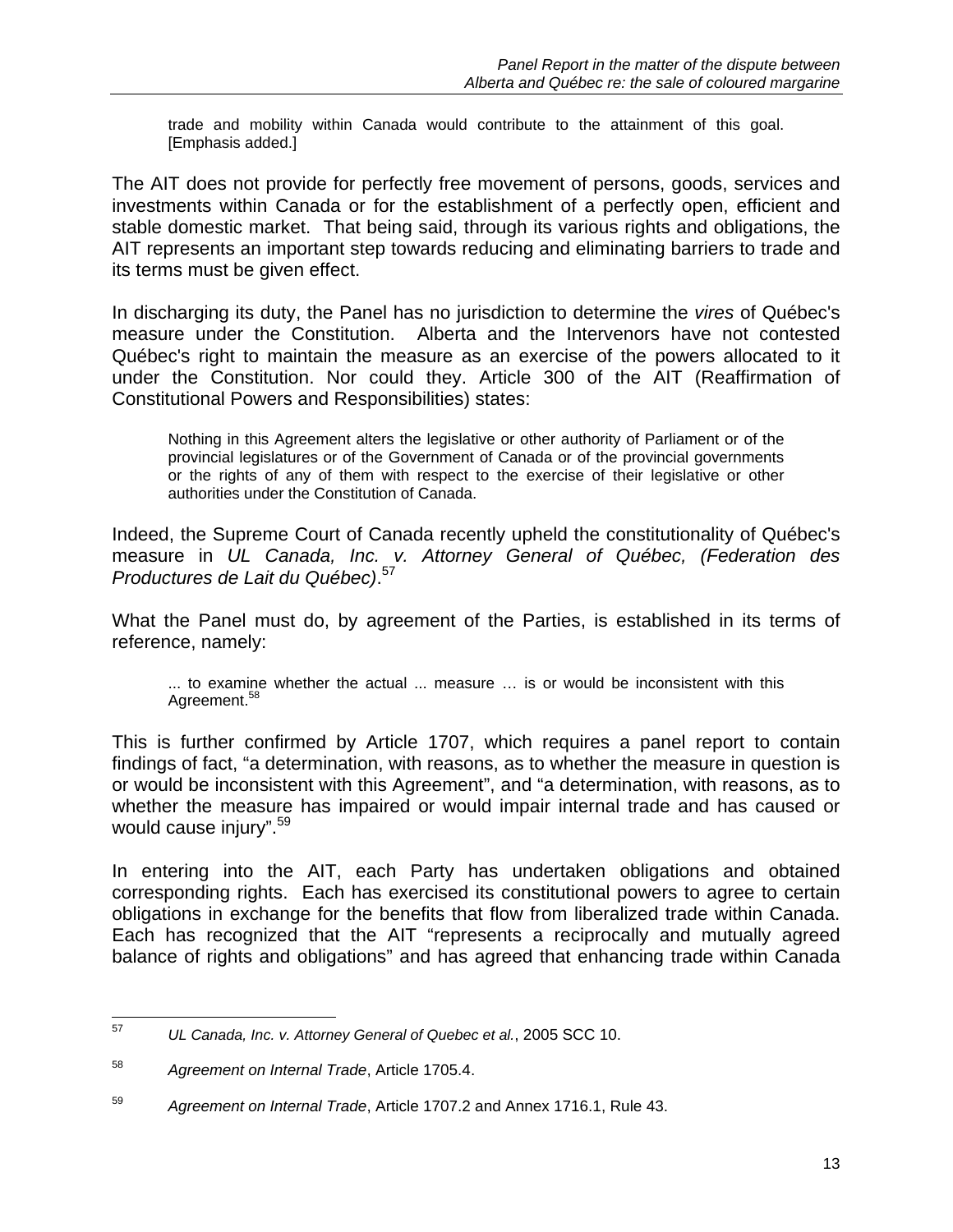will contribute to the goal of establishing an "open, efficient and stable domestic market".<sup>60</sup>

Québec has submitted that the Panel should be guided by the rules of interpretation customarily used to interpret the international trade agreements from which many provisions of the AIT are derived.<sup>61</sup> Other AIT panels have referred to such rules and to the decisions of WTO panels and the Appellate Body. The Panel will do likewise.

#### **5.2 Does the measure at issue fall within the scope and coverage of Chapter Nine?**

This is an important threshold question. While it accepts that the Panel has been duly established pursuant to Chapter Seventeen, $62$  Québec says that the Panel lacks the requisite jurisdiction to decide the dispute because the measure at issue was not notified to the Committee on Internal Trade in a timely fashion as required by Article  $902.3^{63}$ 

Article 901, the "Scope and Coverage" provision of Chapter Nine, states that the chapter applies to "measures adopted or maintained by a Party relating to internal trade in agricultural and food goods". The measure at issue is plainly one relating to internal trade in food goods.

A sub-species of such measures are "technical barriers with policy implications". These are addressed in Article 902.3, which provides as follows:

3. Measures involving technical barriers with policy implications shall be included in the scope and coverage of this Chapter effective September 1, 1997. The Federal-Provincial Trade Policy Committee (the "Trade Policy Committee") *shall, on or before September 1, 1997, give written notice to the Committee on Internal Trade of such measures*. [Emphasis added.]

It is common ground that the notice to which the second sentence of paragraph 3 refers, was given, not on or before September 1, 1997, but rather one month later on October 1, 1997.

Québec asserts the notification's lateness has preclusive effect, in that its lack of timeliness prevents the Panel from exercising jurisdiction over the dispute. In its view, the use of the mandatory word "shall" required the Committee to be given written notice of such measures by September 1, 1997 and any notice given thereafter is of no legal effect and consequently a dispute settlement panel cannot determine the AIT-

<sup>60</sup> 60 *Agreement on Internal Trade*, Article 101.2 and Article 100.

<sup>61</sup> Québec's First Submission, paras. 8-11.

 $62$  Transcript, pp. 116, 123.

 $63$  Transcript, pp. 116–117.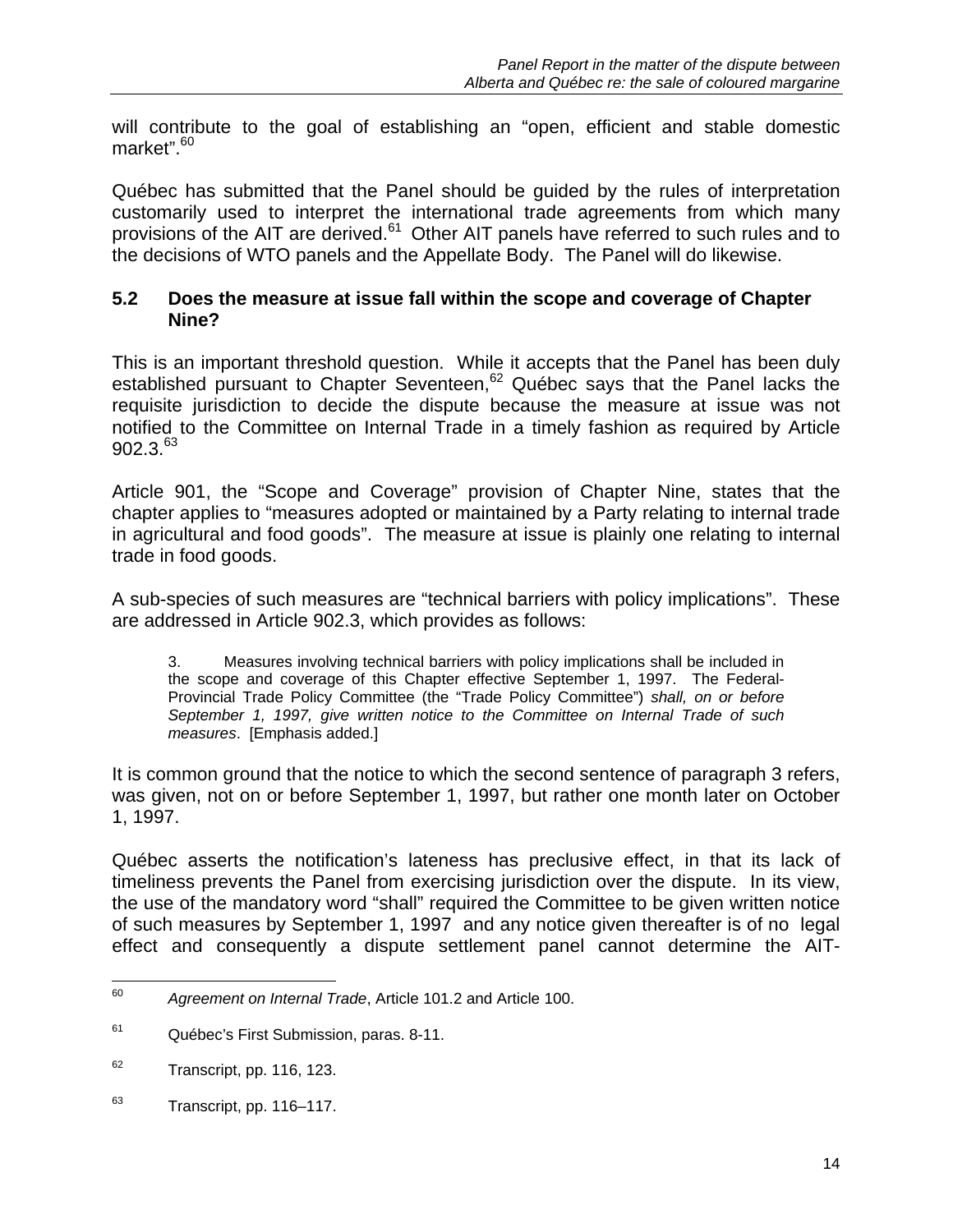consistency of any technical barrier with policy implications that was notified out of time. $64$ 

## **5.2.1 The Letter's Treatment by Other Panels**

Québec recognized that by the time of the hearing, the October 1, 1997 letter had been accepted as valid in three previous AIT panel proceedings convened to examine alleged non-compliance with Chapter Nine.<sup>65</sup>

Québec responded that it was not a party to those proceedings and was under no obligation to raise its objection in any of those proceedings, nor in the consultations leading up to the present Panel's establishment. It asserted that it has raised its objection in a timely fashion by making it in the first written pleading filed in this proceeding.<sup>66</sup>

Québec urged the Panel to consider its objection as if the other panels have not passed on the matter and asserted that previous panel reports are not binding on this Panel under the AIT scheme. It argued further that where a jurisdictional objection that may be completely dispositive of the complaint is raised, the objecting party is entitled to have its objection considered fully.<sup>67</sup>

### **5.2.2 The Panel's Approach to the Objection**

The Panel agrees that Québec is entitled to raise such objections as it sees fit and that each should be considered on its merits without deferring to the decisions of prior panels which are not binding in the sense of *stare decisis* (leaving aside how inherently persuasive they may be).

The absence of *stare decisis* in AIT dispute settlement does not mean however that panels should not examine how the same issues have been treated by other panels. There is considerable value in jurisprudential consistency because it contributes to greater common understanding of the AIT. Moreover, as Alberta noted, a finding by this Panel that the October 1, 1997 letter is of no legal effect could raise questions about the

 $67$  Transcript, pp. 120–122.

<sup>64</sup> Transcript, p. 117–118. When Québec filed its first Submission, two panels had considered the letter. The findings of those panels can be found in *Report of the Article 1704 Panel Concerning the Dispute Between Nova Scotia and Prince Edward Island Regarding Amendments to The Dairy Industry Act Regulations* and *Report of the Article 1716 Panel Concerning the Dispute Between Farmers Co-Operative Dairy Limited of Nova Scotia and New Brunswick Regarding New Brunswick's Fluid Milk Distribution Licensing Measures*. A third report, *Report of the Article 1704 Panel Concerning the Dispute Between Alberta / British Columbia and Ontario Regarding Ontario's Measures Governing Dairy Analogs and Dairy Blends,* decided in November 2004, agreed with the finding of the first panel and accepted the letter's validity.

<sup>&</sup>lt;sup>65</sup> Transcript, p. 120.

<sup>&</sup>lt;sup>66</sup> Transcript, p. 123.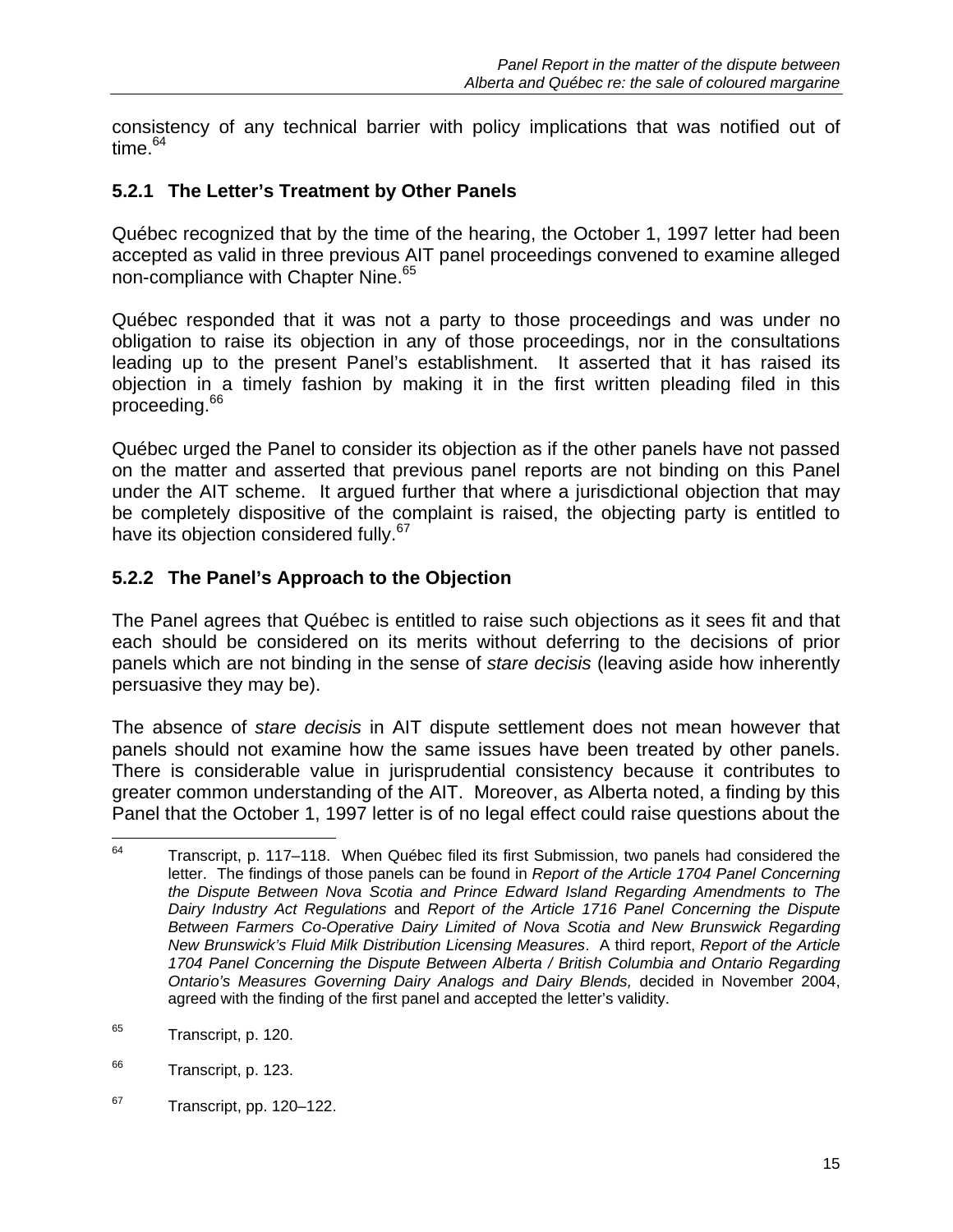validity of the three reports where panels acted on the basis that the letter, although late, was still operative. $68$  For these reasons, where three other panels have accepted the letter as a valid notification, Alberta and the Intervenors argue that it should be treated likewise by this Panel.<sup>69</sup>

Bearing in mind the desirability of consistency yet recognizing that prior panel reports are not binding, the Panel will consider whether Québec's objection is well-founded.

## **5.2.3 The Record Evidence**

The record evidence shows that provincial margarine colouring standards have been considered to be a barrier to interprovincial trade both prior to and after the AIT's entry into force:

- By transmittal letter dated May 24, 1993, the Federal-Provincial Agriculture Trade Policy Committee (hereinafter the "Trade Policy Committee") received a memorandum on "policy barriers", including restrictions on the use of colouring in margarine.<sup>70</sup>
- By correspondence dated June 28, 1993, the Federal Provincial Agri-Food Inspection Committee (hereinafter the "Inspection Committee") identified provincial margarine colouring standards as one of eight barriers to interprovincial trade that were being referred to the Trade Policy Committee for resolution.<sup>71</sup>
- In a Record of Decision on "Interprovincial Trade Barriers" by the Federal-Provincial and Territorial Ministers of Agriculture meeting, dated July 4-6, 1994, Ministers agreed to "confirm their agreement to bring technical barriers with policy implications under the scope and coverage of the Agriculture and Food Products Chapter of the Internal Trade Agreement within the time frames established." To that end, officials were directed "to complete the economic analysis to study the impact of harmonizing margarine colouring regulations, to proceed with industry consultations and to complete a work plan to harmonize margarine colouring regulations by September 1, 1997." This ministerial decision was taken some twelve

<sup>68</sup> 68 Alberta's Rebuttal Submission, para. 14., Transcript, p. 82.

 $69$  Transcript, pp. 14-15, 80-81.

<sup>70</sup> Alberta's Rebuttal Submission, Appendix 2.

 $71$  Memorandum from the Executive Secretary of the Federal Provincial Agri-Food Inspection Committee, June 28, 1993, Alberta's First Submission, Appendix 6. Other technical barriers that were notified and have since been the subject of AIT panel proceedings were "fluid milk production and distribution" and "imitation dairy products".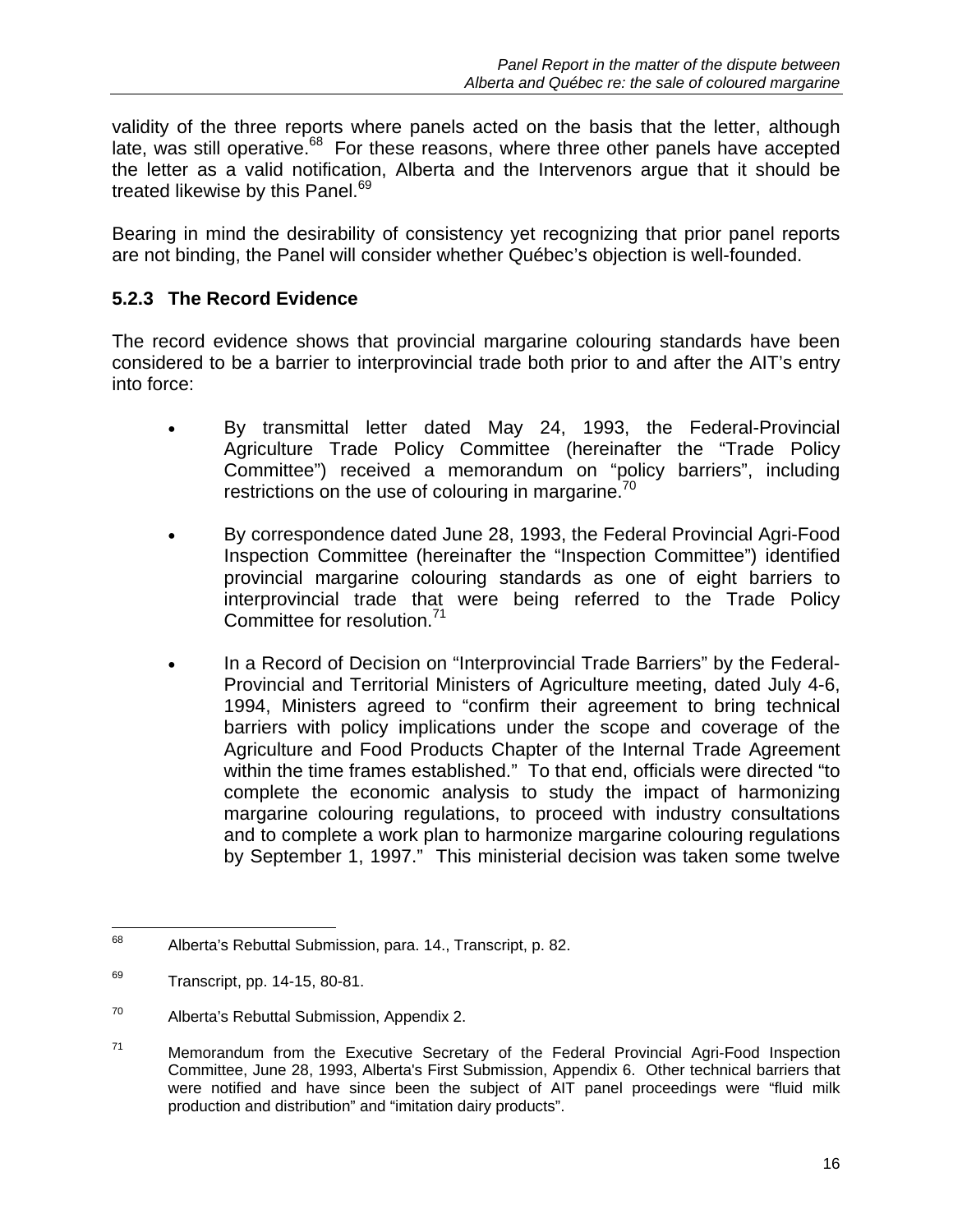days before the AIT's signing on July 18, 1994. (The AIT entered into force on July 1, 1995.) $^{72}$ 

- In a memorandum prepared for a Federal-Provincial Assistant Deputy Ministers Meeting on November 10, 1995, (after the AIT's entry into force) "technical barriers with policy implications" were discussed and it was noted that "[t]hese barriers will fall under the full scope and coverage of the ITA on September 1, 1997, *i.e.* the dispute settlement provisions of the Agreement come into effect." The memorandum went on to note that among the specific barriers being addressed by the Trade Policy Committee were "colouring requirements for margarine" and noted further that Québec was the only province with such requirements and its "regulations are under review..."<sup>73</sup>
- In a letter to Mr. Lawrence Strong, President of Unilever Canada Inc. (a margarine manufacturer), dated June 20, 1996, the Office of the Premier of Québec noted that "[a]s you point out, *the Agreement on Internal Trade provides for the elimination of barriers to interprovincial trade in margarine by September 1, 1997*."74 It noted further that Québec was a signatory of that AIT, that it was "in favour of maintaining the Canadian economic space that allows companies such as yours to sell anywhere in Canada", and assured him "that *the removal of barriers to interprovincial trade in margarine remains on our agenda*."<sup>75</sup> [Emphasis added.]
- On January 8, 1997, Québec published in the Québec Gazette a notice of a draft regulation, entitled the "Regulation to amend the Regulation respecting dairy products substitutes". The second paragraph of the notice provided:

"The purpose of the draft regulation is, in accordance with the *Agreement on Internal Trade*, to harmonize the Québec regulatory provisions respecting the colouring of margarine with the federal and provincial regulations. *For that purpose, the draft regulation proposes to remove from the Regulation respecting dairy products substitutes (R.R.Q., 1981, c, P-30, r. 15) the standard for the colour of the product*.

The economic impact of the draft regulation will be positive for Québec margarine manufacturers involved in interprovincial trade, who in the future will no longer have to support stocks of margarine of different colours.

 $^{75}$  *Id.* 

 $72$ Alberta's Rebuttal Submission, Appendix 3.

<sup>73</sup> Alberta's Rebuttal Submission, Appendix 4.

<sup>74</sup> Alberta's First Submission, Appendix 8.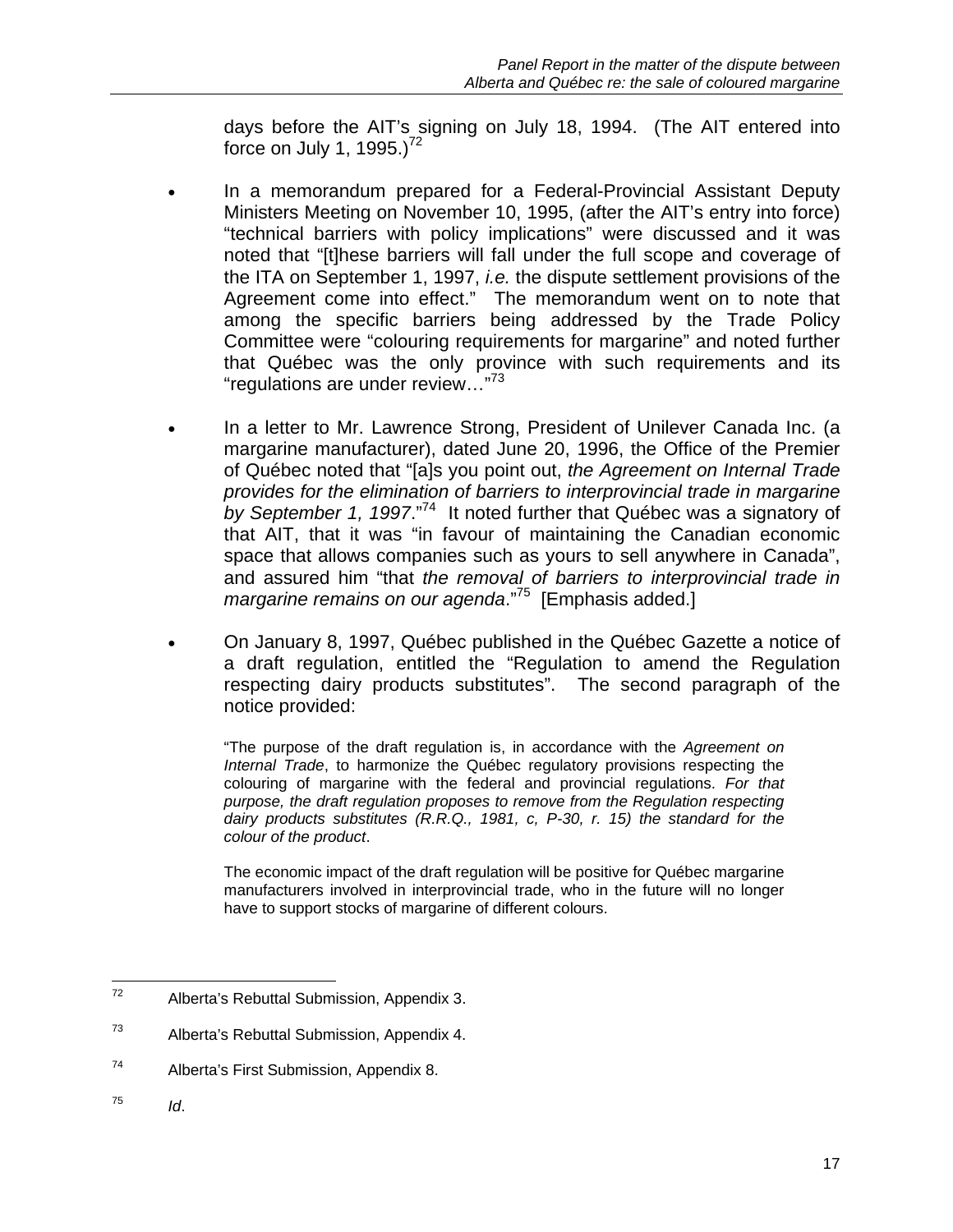In addition, a study made in 1994 on the impact of a decrease in butter consumption caused by the abandonment of the regulatory provisions in both Québec and Ontario indicates, in particular, that consumers are less and less concerned by the colour of margarine. Price and health constitute the two major parameters in deciding whether to purchase butter or margarine. The study also noted that it is difficult to identify and measure the impact of colour."76 [Emphasis added.]

- The text of the draft regulation stated in relevant part that: "The Regulation respecting dairy products substitutes … *is further amended by deleting subparagraph c of paragraph 1 of section 40".*77 [Emphasis added.]
- Finally, by letter dated October 1, 1997, the co-chairs of the Trade Policy Committee sent the letter to which Québec objects to the Committee on Internal Trade.<sup>78</sup>

In the Panel's view, the two most important documents in the above list are the letter from the Office of the Premier and the draft Regulation, as both emanated from the Respondent. Both documents acknowledged that coloured margarine is covered by the AIT and both accepted that Québec had an obligation to act in accordance with the AIT by bringing its measure into compliance therewith. Finally, the amendment to the Regulation proposed to eliminate precisely the subparagraph that is at issue in this proceeding. In the Panel's view, the documents recognized the existence of a legal obligation to address the issue under the AIT even before the September 1, 1997 letter was to be sent to the Committee on Internal Trade. The jurisdictional objection now being advanced is at odds with Québec's prior conduct and acknowledgement. This is in itself sufficient to dispose of Québec's objection. However, the Panel wishes to make certain additional observations about the use of deadlines in agreements such as the AIT and their relevance to dispute settlement.

## **5.2.4 Other AIT Panel Proceedings**

The experience under another chapter of the *Agreement on Internal Trade* is similar to what occurred in this case. In the *Cost of Credit* case, the Panel was requested to review Canada's compliance with certain obligations relating to the reconciliation of consumer-related measures and standards. Annex 807.1, paras. 7-10, stated that the "Parties *shall* adopt harmonized legislation respecting the disclosure of cost of credit…" and stipulated that: "The Parties *shall complete negotiations* on the harmonization of cost of credit disclosure *no later than January 1, 1996*, and *shall adopt* such harmonized

<sup>76</sup> 76 Québec Gazette, January 8, 1997, Volume 129, No. 1, Part 2, pp. 132-133, Alberta's First Submission, Appendix 9.

 $^{77}$  *Id.* 

 $78$  Alberta's First Submission, Appendix 7. Alberta also filed annual reports prepared by the Internal Trade Secretariat and the office of Consumer Affairs, Industry Canada, in which coloured margarine was described as a technical barrier with policy implications brought into the scope and coverage of Chapter Nine. Alberta's Reply Submission, Appendices 5 and 9.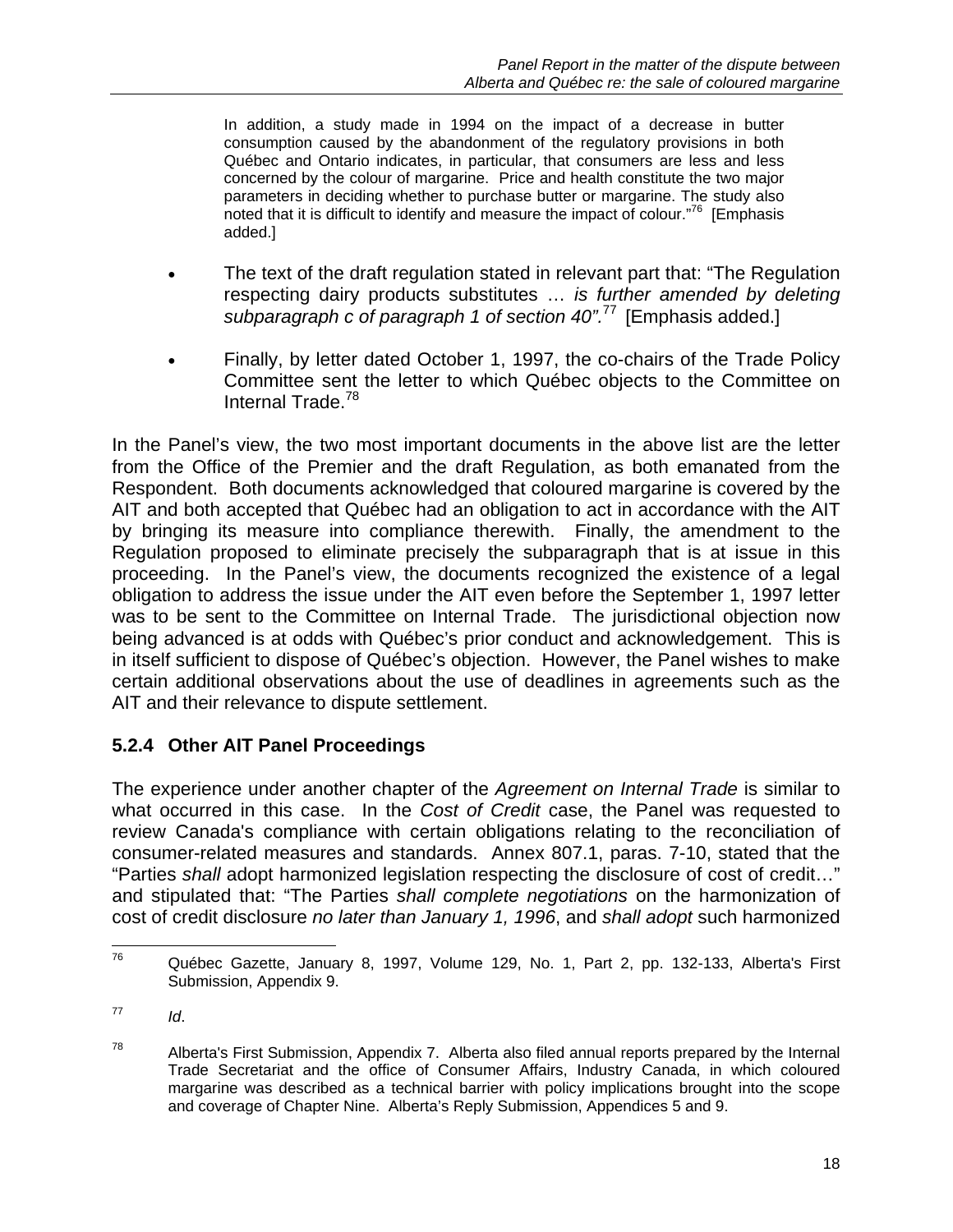legislation *no later than January 1, 1997*. [Emphasis added.] Neither deadline was met, but the negotiations continued and some of the participants adopted legislation that purported to implement their commitments.

A dispute over Canada's compliance with its obligations subsequently arose between Alberta and the federal government. The fact that the negotiations were not completed by the stipulated deadline and that harmonized legislation was not adopted by all Parties by January 1, 1997, notwithstanding Annex 807.1(10)'s use of the same mandatory term "shall" as used in Article 902, was not seen by any of the disputing parties or Intervenors as having preclusive effect in terms of the panel's jurisdiction to determine whether Canada had duly complied with Annex 807.1.

Québec appeared as an intervenor in that case, noting that it had a substantial interest in the case. Like the complainant and other Intervenors who complained of Canada's implementation of the cost of credit harmonized template, Québec will benefit from that panel's having exercised jurisdiction over the complaint, issuing a report, and from Canada's bringing itself into compliance with the AIT.<sup>79</sup>

The Panel is also mindful of the fact that the three other cases concerning Chapter Nine have accepted the October 1, 1997 letter as valid. The Panel considers that the approach taken by those panels and parties is consistent with a general view that the purpose of deadlines in the AIT was to galvanize action by the Parties, not to deprive dispute settlement panels of jurisdiction in the event that a deadline was missed.

## **5.2.5 Conclusions on the Jurisdictional Objection**

This is not a case where officials acted without authorization and designated technical barriers having policy implications in the absence of prior senior official and ministerial involvement. The Panel is satisfied that all Parties, including Québec, as shown by its own actions, at all material times recognized that coloured margarine was a technical barrier with policy implications covered by the AIT. The best evidence of that recognition is Québec's own explanation, quoted above, as to why it was introducing a regulation to eliminate the measure. The fact that the regulation was not promulgated is of no import; the dispositive fact is that Québec itself saw the linkage between the AIT's technical barriers with policy implications process and the removal of its own measure.

In the Panel's view, the AIT negotiators' decision to stipulate deadlines was intended to provide the Parties with sufficient time to complete the work contemplated by the AIT, while at the same time imposing some discipline on the Parties to induce them to attain progress. In some instances, such as in the cost of credit negotiations, the deadlines

<sup>79</sup> 

<sup>79</sup> *Report of the Article 1704 Panel Concerning the Dispute Between Alberta and Canada Regarding the Federal Bank Act – Cost of Borrowing (Banks) Regulations.*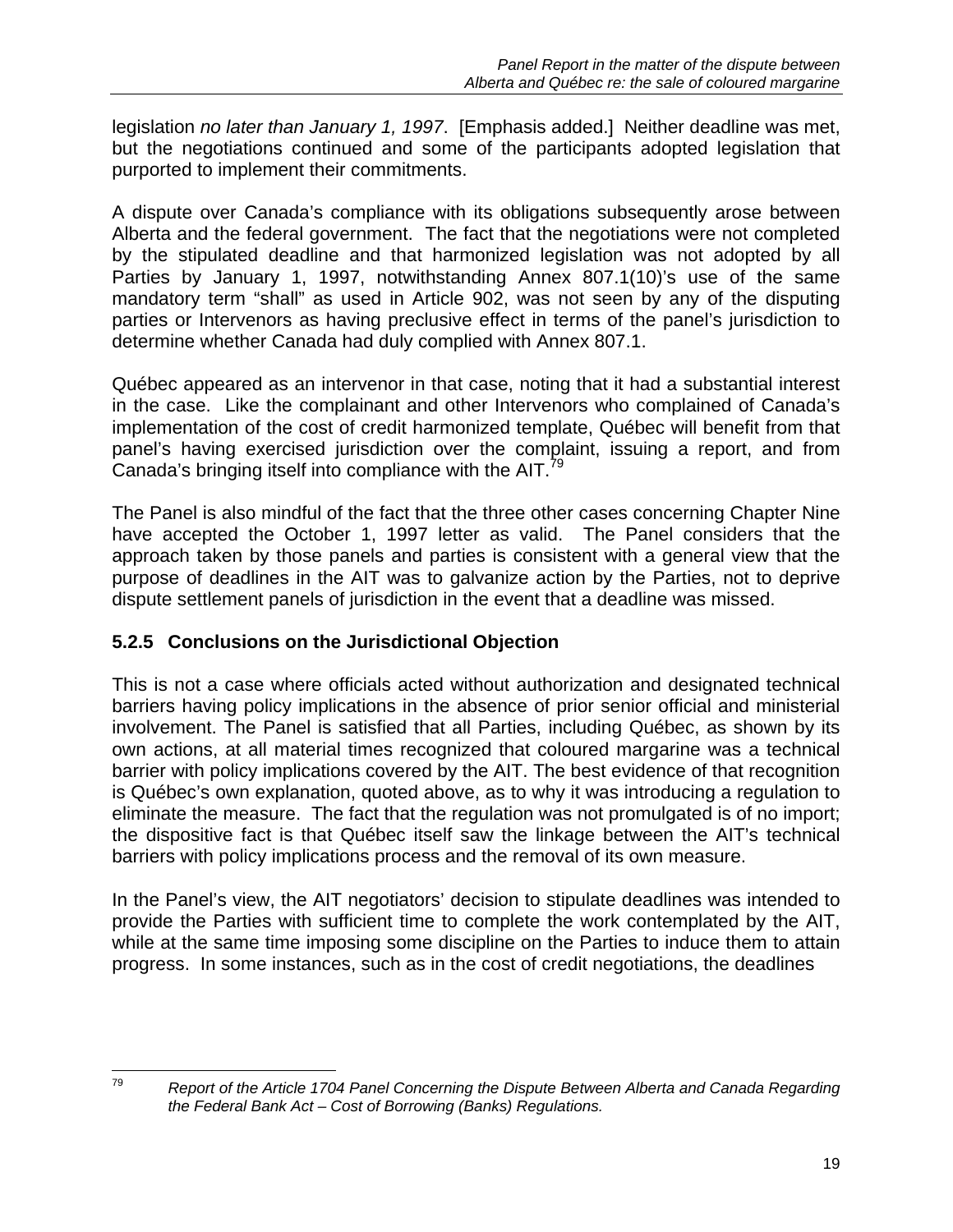were missed by years, not thirty days as in this case, yet the failure to meet the deadline was not seen to have preclusive effect.<sup>80</sup>

Viewed in light of previous ministerial and senior official work and Québec's own acknowledgements, the co-chairmen's notification of coloured margarine and other measures one month after the date stipulated in Article 902.3 is of no material significance and cannot be given the preclusive effect asserted by Québec.

Notwithstanding counsel for Quebec's very able written and oral submissions, the Panel concludes that Québec's measure is a technical barrier with policy implications duly notified to the Committee on Internal Trade, albeit one month after the date stipulated in the AIT, and that it falls within the scope and coverage of Chapter Nine.

Québec's measure therefore must be considered in light of the general rules contained in Chapter Four.

## **5.3 Chapter Nine (Agriculture and Food Goods)**

At the outset, the Panel notes that in addition to seeking a determination of breach of Articles 401, 402, 403 and 405, Alberta asks for a determination of inconsistency with Articles 100 and 101. In the Panel's view, these articles do not stand as independent obligations but rather are contextual and intended to assist a panel in interpreting the substantive obligations that follow them. They are intended to provide assistance to a panel that may be confronted with conflicting interpretations so that it can have regard to the motivating principles of the Agreement in resolving such conflicts. Accordingly, the Panel will address the substantive obligations alleged to be breached in this case. In addition, although Alberta asserted that Article 405 was also violated, it did not press the point, preferring instead to focus in particular on Article 401 (and on Articles 402 and 403 to a lesser extent). Given the structure of Chapter Nine, the Panel considers that the most relevant substantive provisions are Articles 401-403 and it will therefore focus on the arguments advanced in relation thereto.

Turning to the merits, the Panel wishes to address an argument advanced by Saskatchewan at the outset because if accepted, it would substantially limit the scope of the Panel's inquiry.

Saskatchewan contended that since Québec's measure has been designated as a technical barrier with policy implications, it was essentially a forgone conclusion that the measure violates Articles 401 and 403. In its written submission, Saskatchewan noted that "inconsistent measures under chapter 9 are determined prescriptively [i.e., by the

<sup>80</sup> 80 Annex 807.1 stated that the "Parties *shall* complete negotiations … *no later than* January 1, 1996," and "*shall adopt* such harmonized legislation *no later than* January 1, 1997." The negotiations were completed on June 1, 1998, seventeen months after the stipulated deadline and at the time of the panel hearing on May 9, 2005 only two Parties had actually sought to implement harmonized legislation that was supposed to have been enacted by January 1, 1997.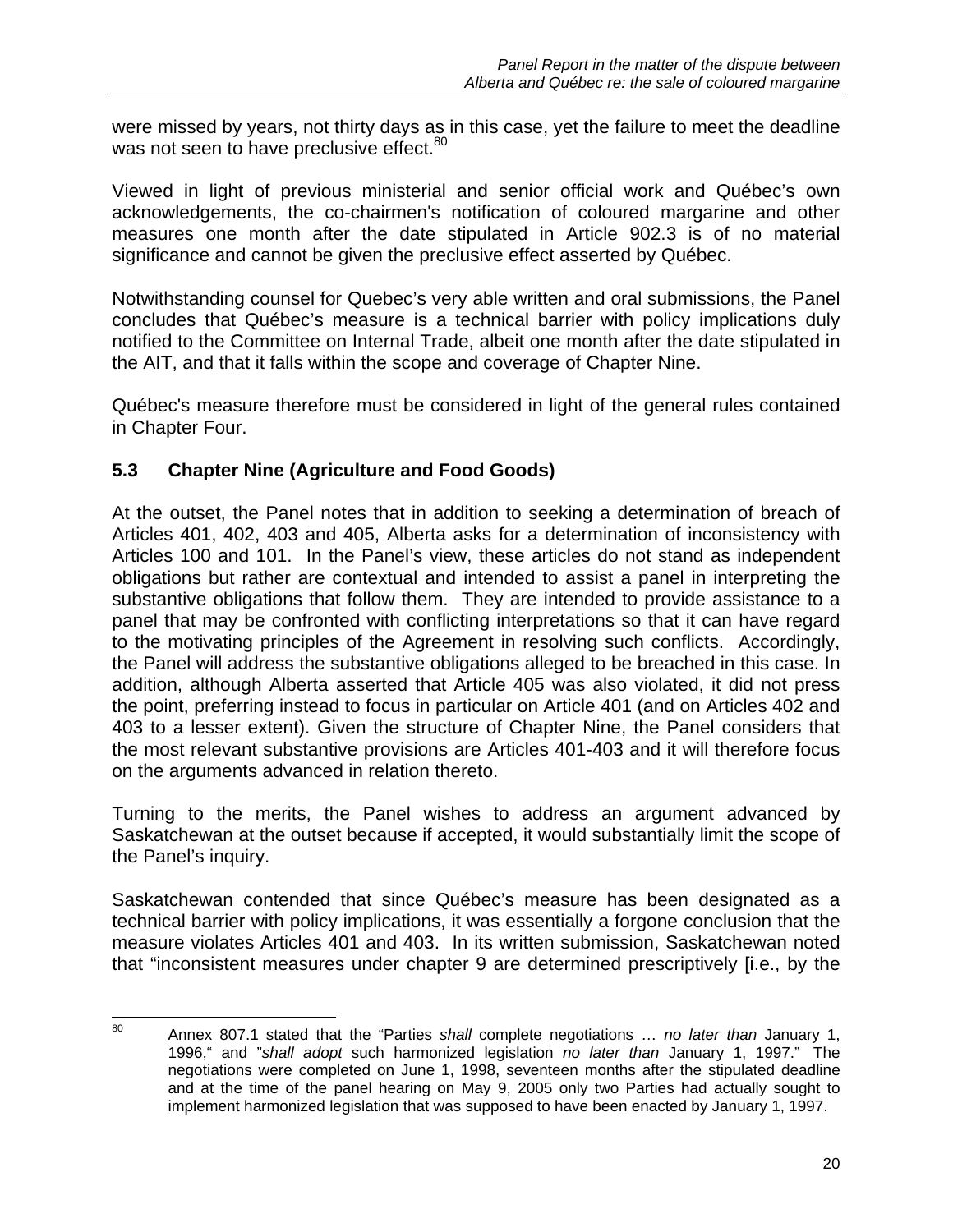Federal-Provincial Agri-Food Inspection Committee], not descriptively".<sup>81</sup> Saskatchewan asserted further:

 … a technical barrier to trade is by definition an obstacle to internal trade within the meaning of article 403. An interpretation short of such conclusion would make meaningless the exercise of the relevant committees under chapter 9 of identifying technical barriers. Québec has therefore been in breach of the obligation to remove this technical barrier to trade since September 1, 1997.<sup>82</sup>

Accordingly, in Saskatchewan's view, the identification of the measure as a technical barrier to trade "is at least a *prima facie* indication of discriminatory treatment".<sup>83</sup> At the hearing, counsel elaborated on this argument asserting:

...Chapter Nine is a descriptive mechanism rather than a prescriptive mechanism…the fact that we have identified measures by identification rather than definition means that it is automatically an obstacle to trade.<sup>84</sup>

There is some force in this argument. A technical *barrier* must by definition be somewhat restrictive or obstructionist. The dictionary definition of barrier confirms that it is generally synonymous with obstacle and indeed the French version of the AIT uses the word "obstacle" in Article 902.3 where the English version uses the word "barrier". The Nouveau Petit Robert defines obstacle as follows:

**1** Assemblage de pièces de bois, de métal qui ferme un passage, sert de clôture. **2** Porte qui fermait l'entrée d'une ville, d'un château. **3** Obstacle naturel qui s'oppose au passage, a l'accès. 4 Ce qui sépare, fait obstacle 5 Limite à ne pas franchir.<sup>81</sup>

The Oxford Concise English Dictionary essentially treats barrier as synonymous with obstacle:

**1** a fence or other obstacle that bars advance for access. **2** an obstacle or circumstance that keeps people or things apart, or prevents communication...<sup>86</sup>

However, Saskatchewan's argument can be pressed too far. The drafters brought technical barriers with policy implications into Chapter Nine's scope and coverage but did not resolve that they *ipso facto* offended Articles 401 and 403 (which, had the negotiators done so, would have conclusively proven Saskatchewan's argument that

- 83 Saskatchewan's Submission, para. 34.
- 84 Transcript, pp. 85-86.
- <sup>85</sup> Nouveau Petit Robert: dictionnaire alphabétique et analogique de la langue française, nouvelle édition du petit Robert 2004 de Paul Robert et al, Paris : dictionnaires Le Robert 2004.
- <sup>86</sup> Concise Oxford English Dictionary, Edited by Soanes, Catherine and Stevenson, Angus, Eleventh Edition, Oxford, Oxford University Press, 2004.

 $81$ Saskatchewan's Submission, para. 22.

<sup>82</sup> Saskatchewan's Submission, para. 30.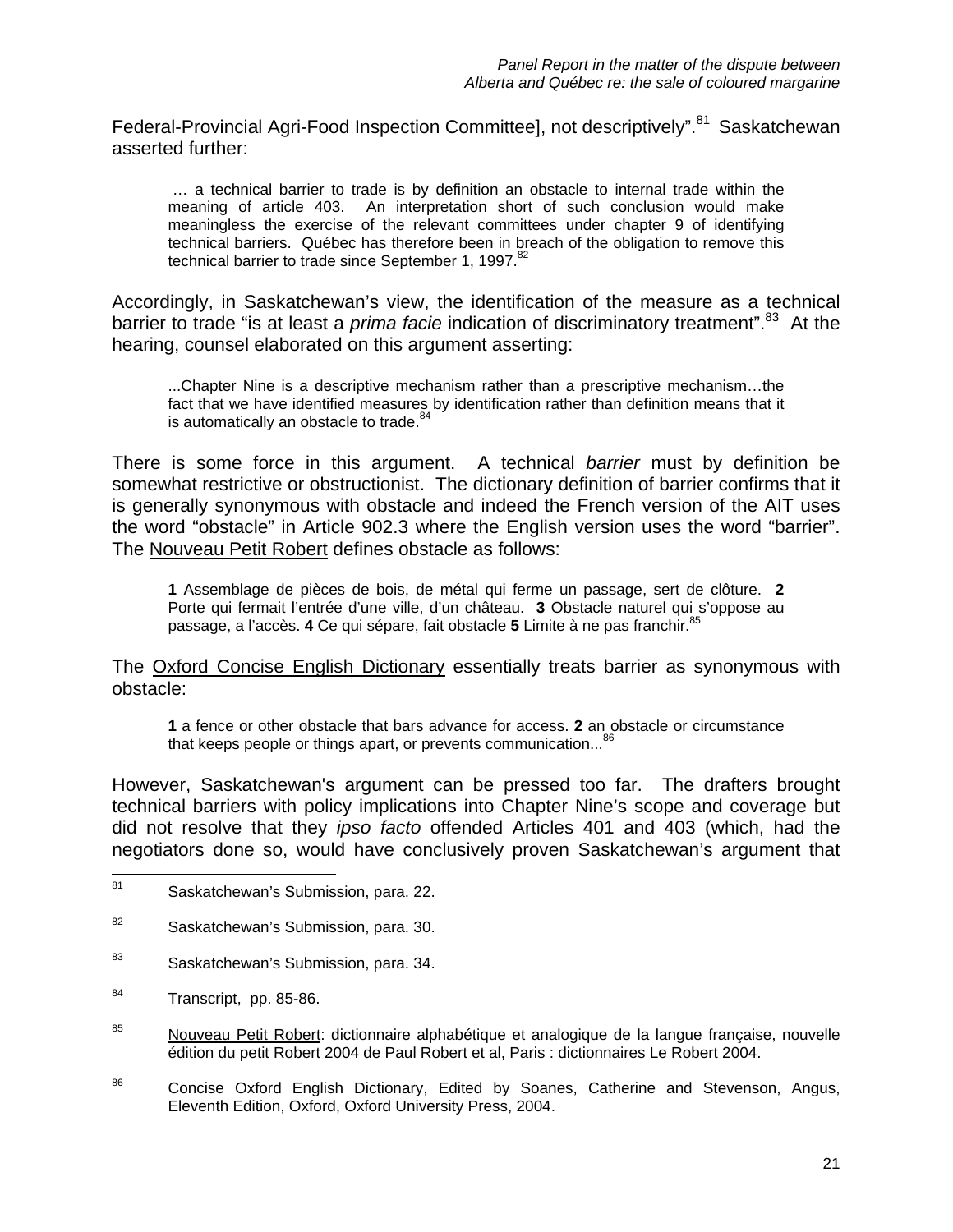once designated, a technical barrier having policy indications must by definition amount to a breach of Article 401 and 403). Instead, the drafters simply incorporated the general rules of Chapter Four into Chapter Nine and put the onus on the complaining Party to demonstrate that a measure listed by virtue of Article 902.3 does in fact contravene Articles 401 and 403.

The Panel agrees with Saskatchewan that the fact of designation as a technical barrier shows that the Parties considered that there is some degree of obstruction or trade restriction, but such a designation does not, in our view, relieve the complaining party of the obligation of demonstrating a contravention of Chapter Four.

#### **5.3.1 The Structure of Chapter Nine and its Relationship to Chapter Eight**

Chapter Nine's title, Agriculture and Food Goods, conveys that it is intended to apply to a particular sector of trade. It is the first of six such sectoral chapters in the AIT.

Two important provisions establish how Chapter Nine relates to the rest of the *Agreement on Internal Trade* and to Chapter Eight, the chapter on which Québec has emphasized in arguing that it, rather than Chapter Nine, governs the measure.

Québec has asserted that since Chapter Eight is a horizontal chapter, according to Annex 1813 (Rules of Interpretation), it applies "both to matters within its scope and, where applicable, to matters that fall within the scope of a vertical chapter."<sup>87</sup> The key phrase to note, in the Panel's view, is "where applicable"; there is no doubt that a horizontal chapter does apply to a vertical chapter where applicable and that Chapter Nine is a vertical chapter. *Prima facie* Chapter Eight does apply to Chapter Nine. However, Rule 4 of Annex 1813 states that: "In the event of an inconsistency between a vertical chapter and a horizontal chapter, the vertical chapter prevails to the extent of the inconsistency, except as otherwise provided."<sup>88</sup>

As shall be seen, the Panel considers that there is an inconsistency between Chapter Nine and Chapter Eight and that Chapter Nine accordingly prevails.

Article 900 (Application of General Rules), states:

For greater certainty, Chapter Four (General Rules) applies to this Chapter, except as otherwise provided in this Chapter.

This requires the Panel to determine which of the relevant Chapter Four rules apply to a measure falling within Chapter Nine's scope and coverage. In addition, Article 901 (Relationship to Other Chapters), states:

<sup>87</sup> Annex 1813, Rule 3.

<sup>88</sup> Annex 1813, Rule 4.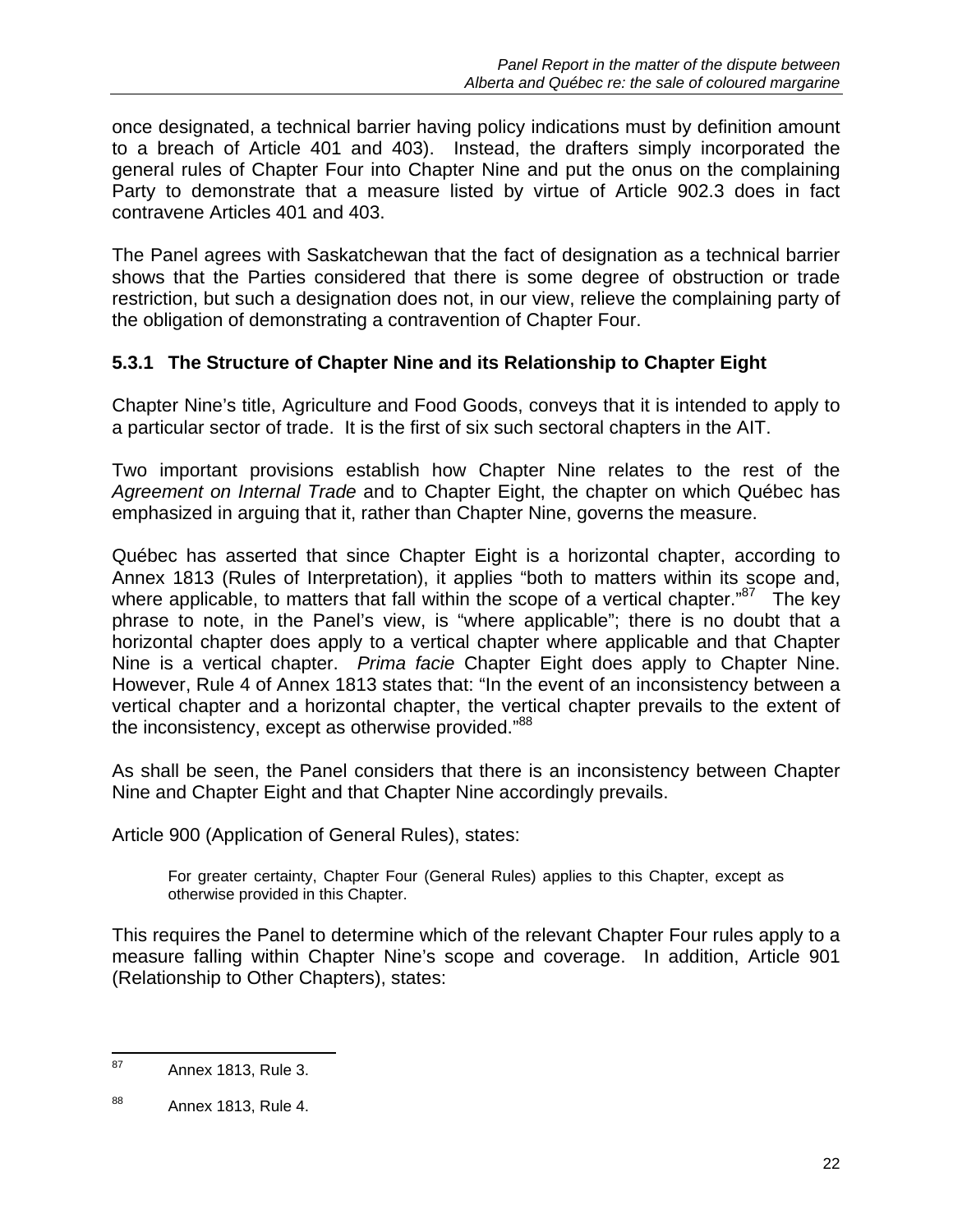In the event of an inconsistency between a provision of this Chapter and any other provision of this Agreement, this Chapter prevails to the extent of the inconsistency.

Thus, if there is an inconsistency between any of the Chapter Nine provisions (including those of Chapter Four that operate by way of their inclusion under Article 900) and the provisions of another chapter, the Chapter Nine provisions govern.

The interaction of Articles 900 and 901 leads to the following conclusions as to the AIT's structure:

- the General Rules of Chapter Four are incorporated into Chapter Nine, "except as otherwise provided" by the latter;
- in particular, the relevant substantive obligations of Chapter Four (Articles 401, Reciprocal Non Discrimination, 402, Right of Entry and Exit, and 403, No Obstacles), apply as if they were expressed separately as Chapter Nine obligations;
- Chapter Four's exceptions clause, Article 404, Legitimate Objectives, also applies. Articles 401, 402 and 403 themselves expressly state that they are subject to Article 404, so when they are incorporated into Chapter Nine so too by reference is Article 404, unless Chapter Nine "otherwise provides" a chapter-specific "Legitimate Objectives" clause. Article 404 is one of the Chapter Four provisions that applies to it. Nothing in Chapter Nine expressly refers to Chapter Eight such that it would displace the texts of Articles 401, 402 and 403 and their respective references to Article 404;
- since Article 404 applies to Chapter Nine, Article 901 requires that that article (not Article 803, as Québec contends) applies to measures that fall within the chapter's scope and coverage. Article 803 is inconsistent with Article 404 and by operation of Article 901 must give way to Article 404. The narrower definition of "legitimate objective" set forth in Article 200 and employed in Article 404 is thus to be applied rather than the more expansive Article 810 definition.
- As a matter of context, this interpretation is supported not only by the text of the specific Chapter Four obligations that are incorporated into Chapter Nine, but also by the fact that the drafters were careful to state that Article 404 did *not* apply to Chapter Eight<sup>89</sup>, but did not similarly state that Article 404 did not apply to Chapter Nine. In this respect, an interpreter of the two chapters cannot fail to be struck by the differences in the structure of the opening provisions of Chapters Eight and Nine. Article 800 *expressly incorporates* Articles 400, 402, 403, 405, and 406 while *expressly excluding* Article 404; in contrast, Article 900 simply states that: "For greater certainty, Chapter Four (General Rules) applies to this chapter,

<sup>89</sup> 89 *See* Article 800.1.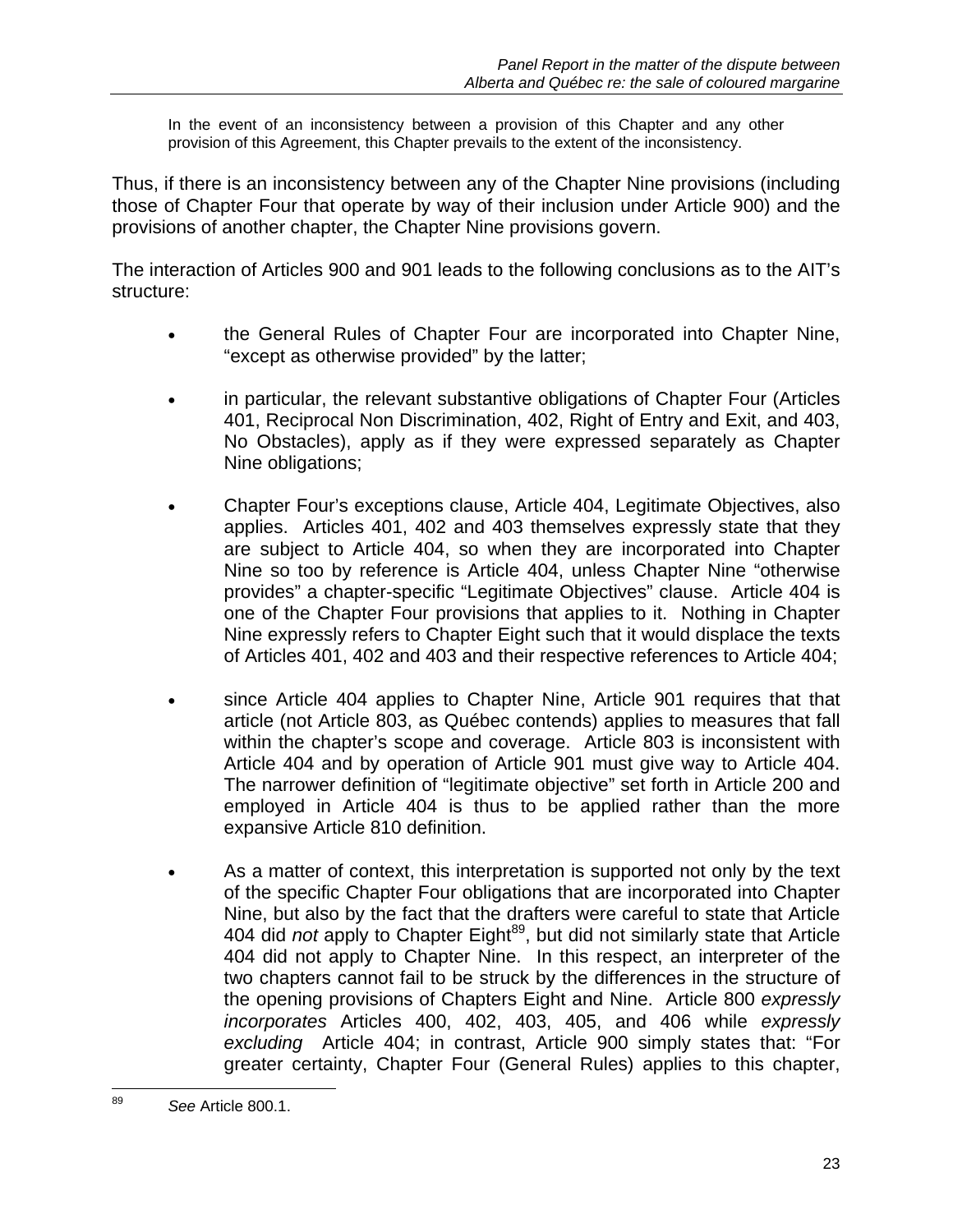except as otherwise provided in this Chapter." The implication to be drawn is that *all* of Chapter Four – including Article 404 - (except as otherwise provided in Chapter Nine) is incorporated; otherwise, the drafters would have used language similar to that of Article 800. Since Chapter Nine does not "otherwise provide" that Article 404 is to be displaced by Article 803, it has the same effect in Chapter Nine as the other Chapter Four obligations.

The Panel will now turn to Alberta's claims in respect of Articles 401, 402, and 403.

#### **5.4 Article 401**

Article 401 states in relevant part:

 Subject to Article 404, each Party shall accord to goods of the other Party treatment no less favourable than the best treatment it accords to:

(a) its own like, directly competitive or substitutable goods...

This particular formulation of the so-called national treatment rule warrants attention. It is evident that the drafters intended to provide for an expansive "comparator" when it came to determining whether or not goods of another Party were accorded no less favourable treatment. In contrast to the formulation of GATT Article III, which deals with the treatment accorded to imported products in comparison to "like domestic products"<sup>90</sup>, Article 401 clarifies that the class of comparators includes not only like goods but "directly competitive or substitutable goods".<sup>91</sup>

The comparison of the treatment accorded to "goods of any other Party" is thus not only restricted to the treatment accorded by the Party to its own "like goods", but also the treatment that it accords to the two other classes of goods. This is confirmed by the fact that the opening sentence of Article 401 requires each Party to accord "treatment no less favourable than the *best* treatment it accords to" the three classes of goods.

The parties disagreed as to what was the appropriate good from which to compare treatment. Québec argued that the comparator is margarine produced in the province. Alberta asserted that it is butter produced in the province.

 $90\,$ 90 *See*, for example, GATT Article III:2 and 4, both of which use "like domestic products" as the basis for comparison.

<sup>91</sup> Alberta's First Submission, para. 27. In this respect, it appears that the drafters of the AIT were influenced by *NAFTA*'s National Treatment obligation insofar as it applies to a state or province. Article 301.2 of *NAFTA* states: "The provisions of paragraph 1 regarding national treatment shall mean, with respect to a state or province, treatment no less favorable than the most favorable treatment accorded by such state or province to the like, directly competitive or substitutable goods, as the case may be, of the Party of which informs a part." [Emphasis added.]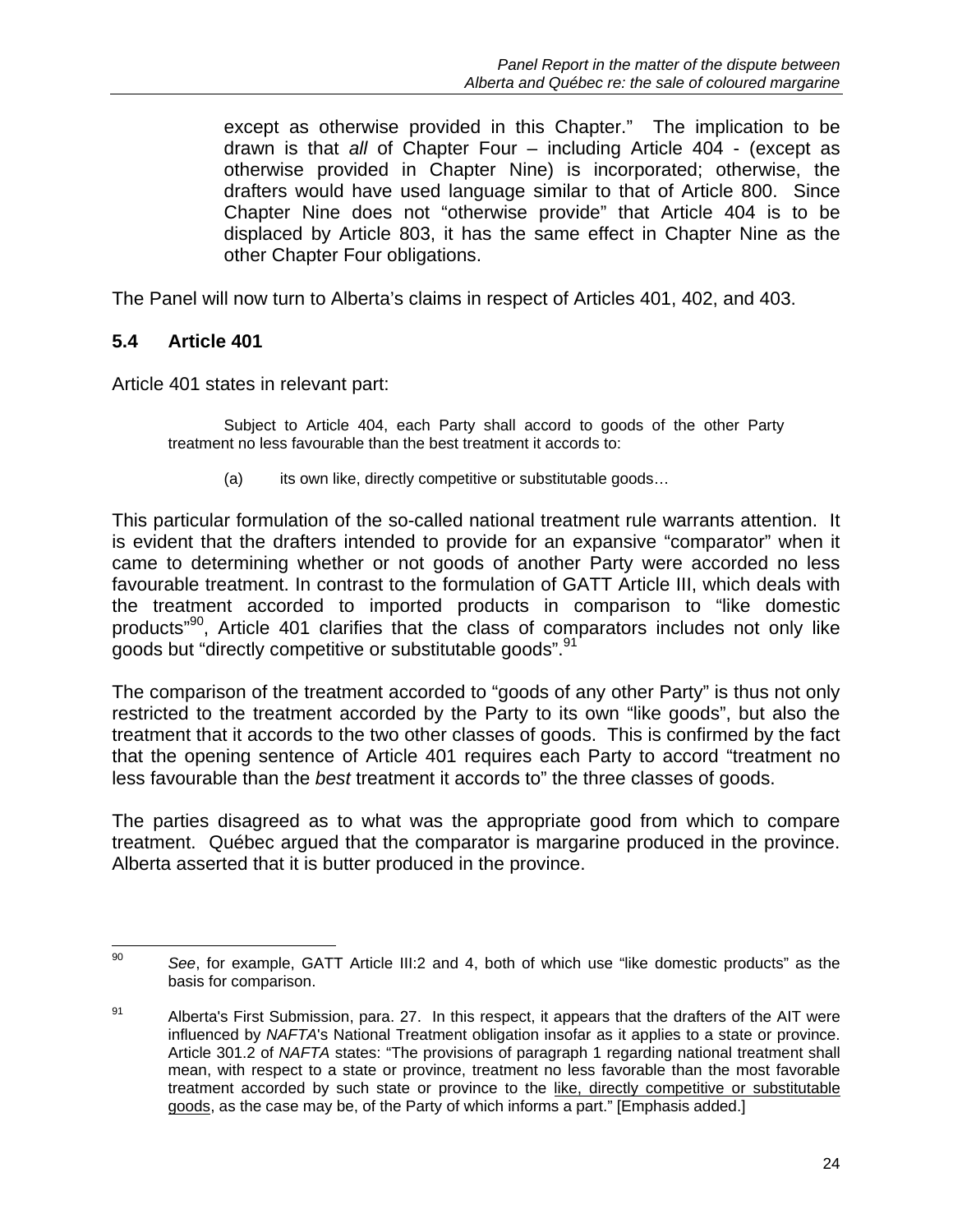In the Panel's view, the appropriate comparator is butter. It is butter that Québec has sought to prevent being substituted by margarine having the same colour as butter and throughout the Regulation margarine is treated as a substitute for butter.<sup>92</sup> The measure must be evaluated in relation to how it treats any directly competitive or substitutable good such as margarine produced by another Party.

In the Panel's view, by mandating by law that margarine cannot be coloured as the producer sees fit, yet permitting butter producers to leave butter uncoloured or to colour it as they see fit, Québec has accorded less favourable treatment to a directly competitive or substitutable good, contrary to Article  $401.<sup>93</sup>$ 

#### **The Panel therefore finds that Québec's measure contravenes Article 401.**

Although its First Submission devotes the bulk of its argument to Article 401, Alberta also identifies two other Chapter Four obligations that it says are also contravened by the measure.

### **5.5 Article 402**

Article 402 (Right of Entry and Exit) states:

Subject to Article 404, no Party shall adopt or maintain any measure that restricts or prevents the movement of... goods... across provincial boundaries.

In Alberta's view, the measure effectively does not allow the export into and sale of coloured margarine in Québec. Accordingly it prevents the movement of coloured margarine across provincial boundaries into Québec.<sup>94</sup>

In the Panel's view, the measure is more appropriately dealt with under Article 401 and potentially Article 403. Bearing in mind that different provisions of an agreement should be given different meanings, it is superfluous to treat Article 402 as having the same meaning as Article 403. In this respect, the Panel agrees with Québec that Article 402 appears to be derived from GATT Article V which is aimed at freedom of transit and it should be given a different meaning and effect than Article 401 (akin to GATT Articles I and III) and Article 403 (akin to GATT Article XI).

Québec does not purport to restrict or prevent the movement of goods across its boundaries such that shipments of coloured margarine from Western or Central Canada

<sup>92</sup> Alberta's First Submission, para. 27.

 $93$  The Panel agrees with Alberta that: "By imposing a colouring standard on margarine that the substitute good–butter–does not have to meet, Québec fails to offer reciprocal non-discriminatory treatment to margarine and contravenes Article 401.1 (Reciprocal Non-Discrimination) of the AIT." Alberta's First Submission, para. 27.

<sup>94</sup> Alberta's First Submission, para. 29.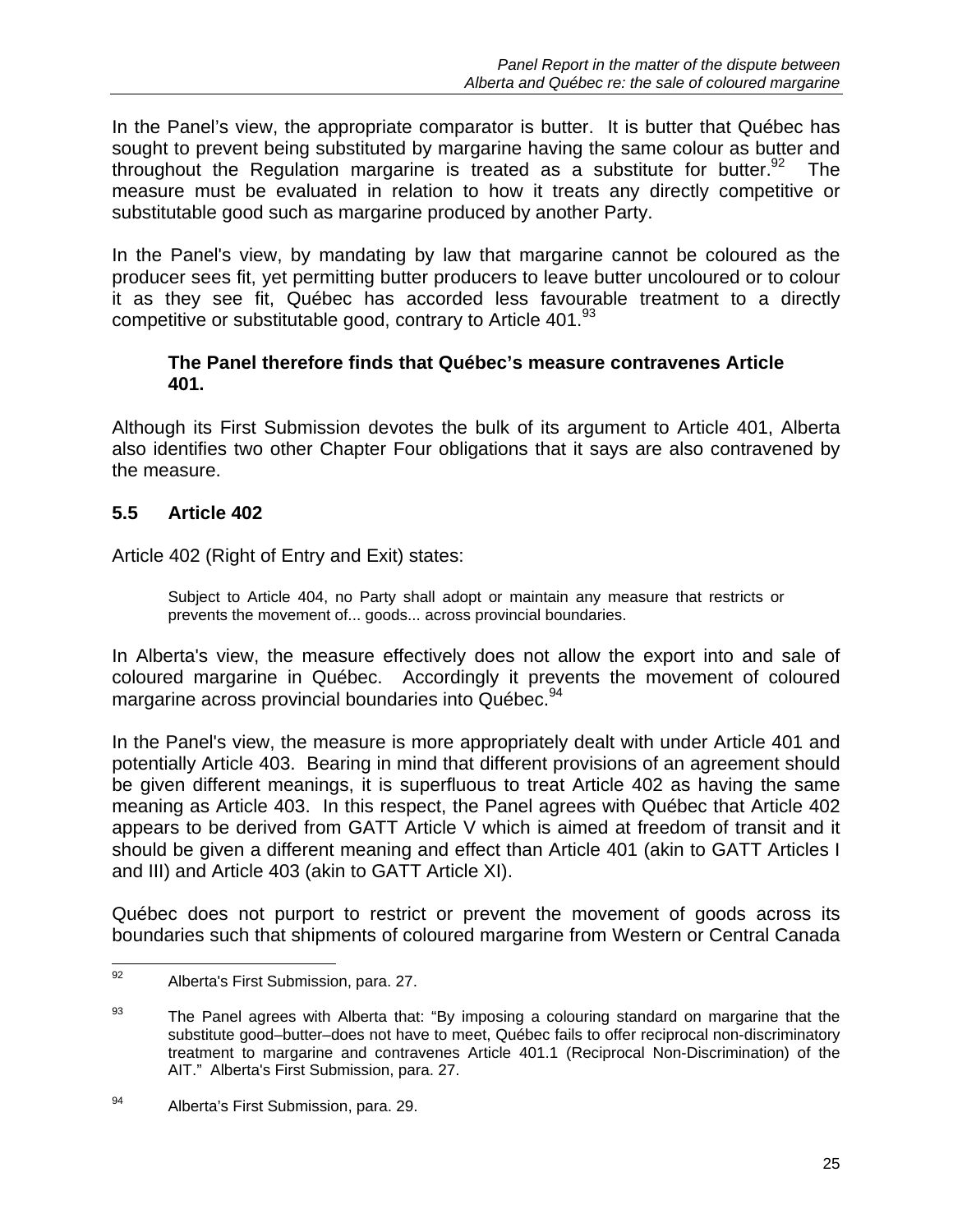are constrained from being shipped to the Maritime provinces. Indeed, section 55 of the *Food Products Act* expressly provides the opposite. While it can be said that the measure restricts or prevents the movement of coloured margarine across the Québec provincial boundary where such margarine is destined for consumption within Québec, this is a denial of national treatment or potentially an obstacle to trade, not a measure which is caught by Article 402.

## **The Panel finds no breach of Article 402.**

### **5.6 Article 403**

Article 403 (No Obstacles) states:

Subject to Article 404, each Party shall ensure that any measure it adopts or maintains does not operate to create an obstacle to internal trade.

"Obstacle" is not defined in Article 200 or in Article 407, the Definitions article for Chapter Four. The Oxford Concise Dictionary defines obstacle as:

n. A person or thing that obstructs progress. [Middle English via Old French from Latin *obstaculum*, from *obstare* 'impede'…

The Panel has already referred to the Nouveau Petit Robert definition of obstacle.

Alberta contends that the measure's effect is to block the sale in Québec of coloured margarine manufactured in Alberta and this amounts to an obstacle to internal trade.<sup>95</sup>

In the Panel's view, applying the ordinary dictionary definition of the term, an obstacle to trade is created when a measure impedes trade. It need not restrict or prohibit it entirely; an obstacle is created simply when trade is impeded. Alberta submitted in argument and substantiated the point with a letter from an Alberta-based manufacturer of margarine that has produced uncoloured margarine for sale in Québec, that additional costs of production are incurred that affect the profitability of the sale of margarine destined for the Québec market.

Shortly before the hearing, with Québec's consent, Alberta filed a letter from Canbra Foods, an Alberta-based margarine producer, which discussed the additional costs incurred in separately producing margarine for the Québec market:

"In order to comply with Quebec margarine regulation, Canbra was required to do the following:

Maintain separate runs of the facility equipment to process the margarine. This resulted in increased labour cost to clean the system of any residue of yellow coloured product and to formulate new uncoloured margarine. The cleaning process also results in the

<sup>95</sup> Alberta's First Submission, para. 30.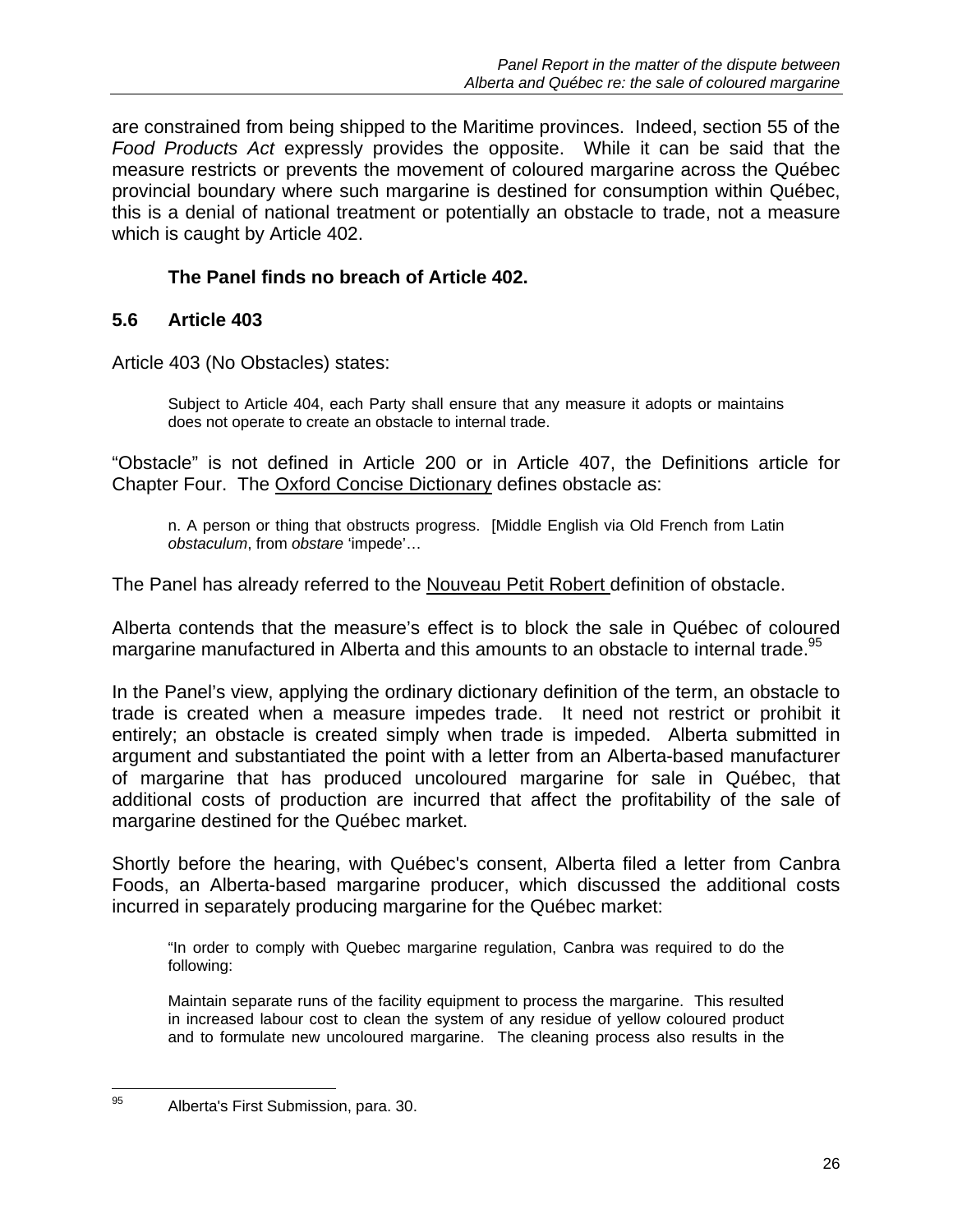waste of product that resides within the tanks, pipes and equipment to produce the product that must be flush between runs of different products.

Maintain separate inventories of coloured and uncoloured margarine, which required specific inventory tracking, storage and administrative processes to account for the unique uncoloured margarine. Having separate inventories requires additional working capital and therefore increases the overall cost of the product. It also increases the risk of increase product write-offs and distribution errors.

The compliance costs associated with the above were approximately \$35,000 annually, based on costs incurred (down-time in equipment in between runs, changes required to inventory storage and management, extra time required by personnel in managing inventory, working capital, product loss, etc.). Given our sales volumes this was an increase in cost ranging from \$1.05 to \$1.75 per case, or 4% to 7%, over the years we marketed product into Quebec. These are cost [sic] that directly reduced product margins and company profit."<sup>96</sup>

Canbra's letter supports the proposition that if a producer has to engage in a separate production of different coloured margarine when its normal production is of butter-like hued margarine, it will incur additional costs in separating the two lines of production. Québec filed certain confidential information relating to the respective market shares held by margarine and butter in Québec. $97$  Both parties referred to consumption statistics.<sup>98</sup> Québec's point was that margarine has achieved a substantial share of the Québec spreads market and that in some years, consumption of margarine has been greater in Québec than in neighbouring Ontario.<sup>99</sup>

In the Panel's view, the evidence of market share does not rebut the allegation that an obstacle has been created by the measure. On well-established GATT and WTO jurisprudence that is helpful in interpreting the AIT provisions derived from those agreements, the purpose of rules such as Articles 401 and 403 is to preserve competitive opportunities.<sup>100</sup> So long as a measure can be seen to have impeded or restricted competitive opportunities, it will offend such rules and it is not necessary for the complainant to adduce the detailed economic analysis in support of its complaint.

#### **The Panel finds that the measure operates to create an obstacle to internal trade contrary to Article 403.**

<sup>96</sup> Letter from Canbra Foods to Mr. Shawn Robbins, dated May 5, 2005.

 $^{97}$  Confidential market share data filed by Québec on April 26, 2005.

<sup>98</sup> Alberta's First Submission, Appendix 11, Québec's First Submission, Appendix 10.

<sup>99</sup> Québec's First Submission, paras. 15-16, 19.

<sup>100</sup> *Japan – Taxes on Alcoholic Beverages*, WT/DS8/AB/R ,WT/DS10/AB/R, WT/DS11/AB/R, Report of the Appellate Body (November 10, 1996) paras. 16-17.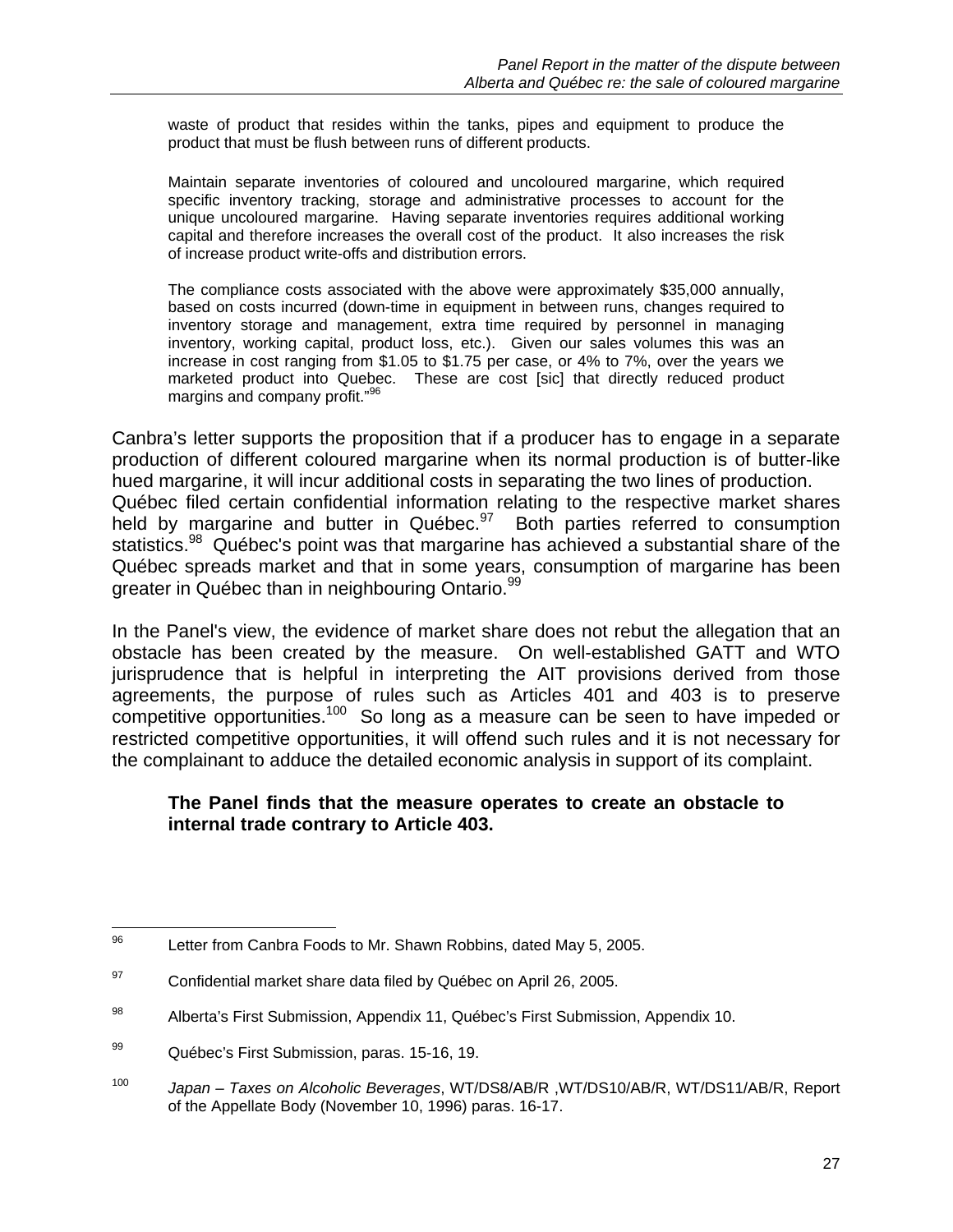## **5.7 Article 404**

The fact that a measure may contravene Article 401 or Article 403 is not the end of the matter. Both obligations are expressly subject to Article 404 which permits an otherwise inconsistent measure to be maintained under the AIT where it can be demonstrated that the measure meets each of four related tests.

Where it is established that a measure is inconsistent with Article 401, 402 or 403, that measure is still permissible under this Agreement where it can be demonstrated that:

- (a) the purpose of the measure is to achieve a legitimate objective;
- (b) the measure does not operate to impair unduly the access of …goods… of a Party that meet that legitimate objective;
- (c) the measure is not more trade restrictive than necessary to achieve that legitimate objective; and
- (d) the measure does not create a disguised restriction on trade.

Once again, in accordance with well-established WTO practice, where a Party seeks to justify an otherwise inconsistent measure under an exceptions clause, the burden of proving that the measure meets the clause's requirements rests upon that Party.<sup>101</sup> Alberta contended and Québec did not disagree that the burden is Québec's to discharge.102 In addition, for a measure to be permitted under Article 404, *each* of the four tests must be met. (This is made clear by the inclusion of the word "and" after subparagraph (c).)

The AIT's drafters intended that each Party would retain a substantial measure of discretion to pursue legitimate objectives as it alone sought to define them and that each Party could choose to set standards differently from the others in accordance with its own conceptions of public policy and necessity. Diversity of approach in setting standards is an accepted feature of international trade regulation and domestic trade regulation under the AIT. However, the AIT does not give each Party *carte blanche*.

The AIT's drafters plainly intended to vest dispute settlement panels with the jurisdiction to determine whether a measure that has as its purpose the pursuit of a legitimate objective also meets the additional requirements set forth in paragraphs (b) to (d). A Panel must be satisfied that the measure's purpose is to achieve a legitimate objective. While satisfying such a test is necessary, it is not sufficient to defend the measure. Moreover, the Article 200 definition of "legitimate objective" expressly states that the

<sup>101</sup> Korea - Various Measures on Beef, WT/DS161/AB/R, WT/DS169/AB/R, Report of the Appellate Body (January 10, 2001) para. 157.

<sup>102</sup> Alberta's First Submission, para. 33.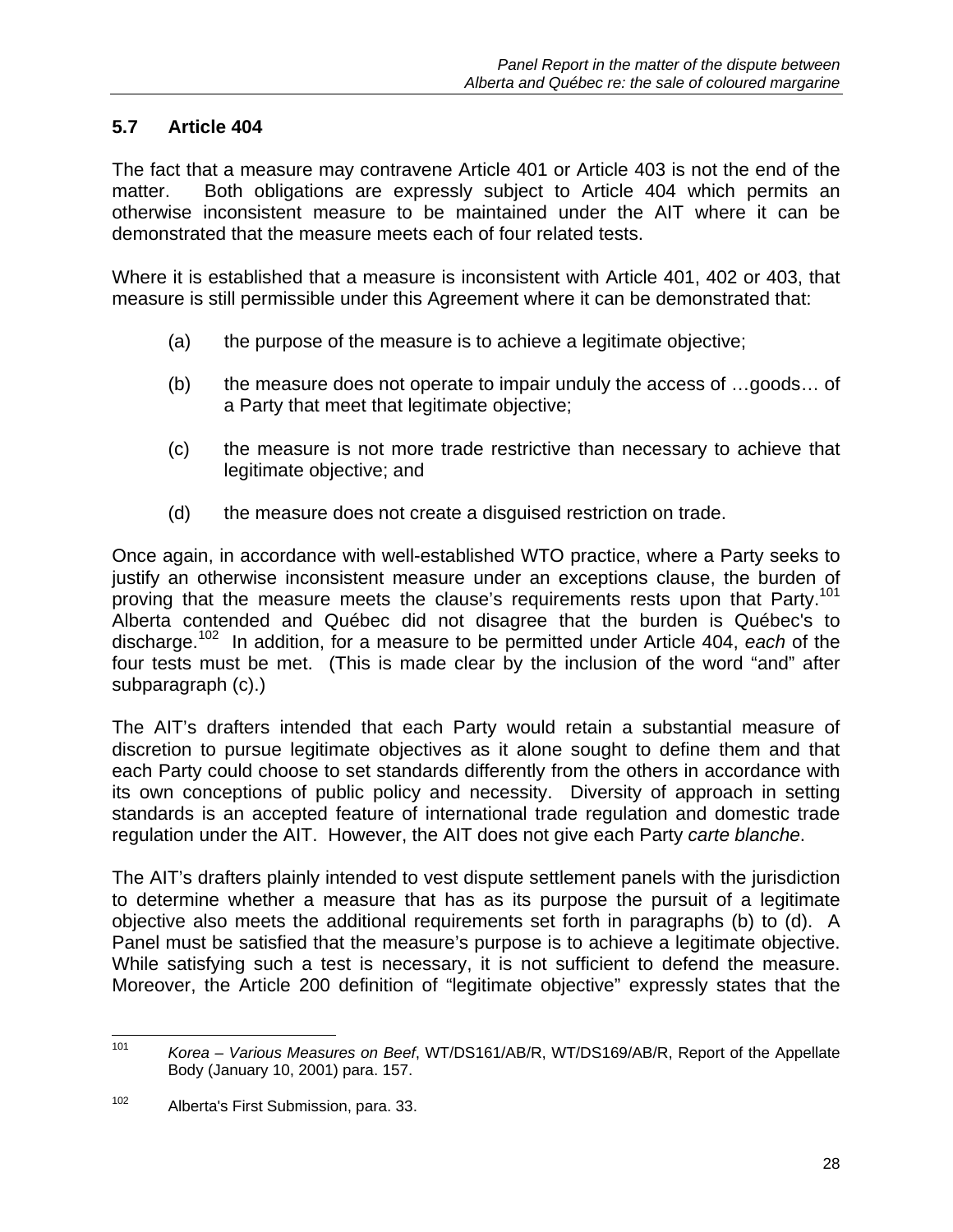term "does not include protection of the production of the Party or, in the case of the Federal Government, favouring the production of a Province".

Québec described its measure as being intended to achieve the legitimate objective of consumer protection. It pointed to extensive evidence where consumers in the past have been misled by the fraudulent misrepresentation of margarine as butter. Québec noted that other provinces, including Alberta, have had margarine colouring regulations in their own statute books in the past. As Quebec noted in its presentation:

…Quebec is the only place where we are maintaining this regulation but this regulation is not unique. There was legislation, very similar, which was adopted by the other parties in this Accord, including Alberta, the complaining party, in addition to other measures which allow to distinguish the butter substitute to butter.<sup>103</sup>

The Panel agrees with Québec that consumer protection is of fundamental importance and is recognized as such by the AIT. Ensuring that consumers are not misled by unscrupulous traders is a concern for each Party to the AIT.

Alberta contended that the purpose of the measure is to protect Québec dairy production.104 There is some evidence that the measure's predecessors were intended to have some protective effect for the dairy industry. For example, in Québec's regulations concerning margarine colouring (or its outright prohibition from sale), there is some older evidence that the National Assembly was concerned with ensuring the continuance of a stable dairy industry.<sup>105</sup> Order in Council No. 235, dated March 2, 1955, noted:

Whereas farming is one of the essential bases of the national and economic prosperity of the Province;

Whereas the stability of the dairy industry is intimately linked to the welfare, to the prosperity of the farmers and to the entire population…

Whereas, the addition of colouring to certain food products is of a nature to mislead consumers by making of these products an imitation of butter;

…

That be designated and considered as a substitute for butter in the sense and for the purpose of the Act to protect the dairy industry in the Province of Quebec … any product,

<sup>103</sup> Transcript, p. 106.

 $104$  In its first submission, Alberta asserted that the "purpose of the Measure is protection of dairy products produced in Québec from competition". First Submission, para. 35. Saskatchewan also disputed that there was any legitimate objective to the measure, Submission, para. 40, as did Manitoba's Submission, paras. 32-33.

<sup>105</sup> *See* the recitals to the March 17, 1949 Order in Council No. 291 prohibiting the manufacture, sale or, placing on sale, of margarine. Québec's Appendix 25.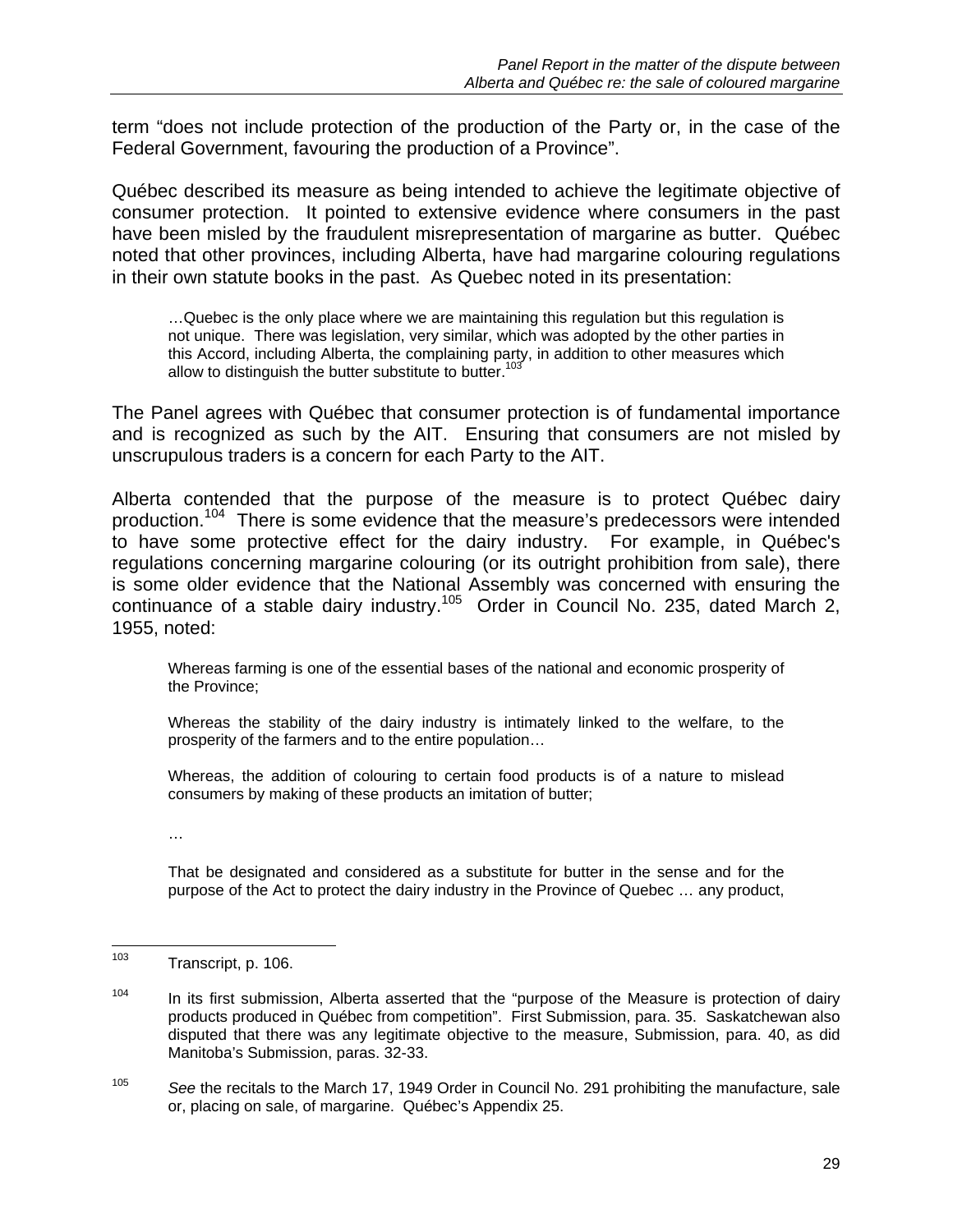under whatsoever name it may be designated, which, by colouring or by an artificial preparation, imitates the colour and appearance of butter;...<sup>1</sup>

In some cases, particularly where the other requirements of Article 404 appear to be met, it will be necessary for a panel to scrutinize a measure to determine whether its main or even its predominant purpose is to achieve a legitimate objective. Article 200, which defines "legitimate objective" to include consumer protection, goes on to state that "[e]xcept as otherwise provided, 'legitimate objective' does not include protection of the production of a Party..." This qualification's application to all seven of the listed legitimate objectives indicates that a panel should scrutinize a measure which is claimed to achieve a legitimate objective to ensure that it is not intended to protect the production of the Party.

Measures often (indeed in many cases) have more than one purpose. Precisely how a panel must distinguish between multiple purposes of a measure and weigh such purposes in order to conclude whether the measure is intended to achieve a legitimate objective, is a matter which can be left to another day.

The Panel finds it unnecessary to engage in such an exercise on the facts of this case because it is satisfied that Québec's measure plainly does not meet two of the four tests set out in Article 404. In the Panel's view, the measure does "operate to impair unduly the access of... goods... of a Party that meet that legitimate objective" and the measure at issue is "more trade restrictive than necessary to achieve that legitimate objective". Québec argued vigorously that it is necessary to maintain the measure to ensure that consumers were not misled by margarine which appeared to be butter. It contended that in the absence of labelling, a consumer can rely only on the difference in colour that results from the measure's application.

Alberta and the Intervenors, Manitoba and Saskatchewan, contended firstly, that labelling of margarine in accordance with Québec's regulations will disclose that the contents of a container of a spread is indeed margarine. In the Panel's view, this will be so when the consumer either purchases the spread in a store or examines an individual service packet in a restaurant or other place where the product is offered. Québec's regulation provides that the butter substitute must bear the word "margarine" in legible and prominent letters, and in the retail trade, margarine must be delivered in an opaque package.<sup>107</sup> Moreover, Article 38 provides that when displayed for sale in grocery stores, dairy substitutes must be placed far enough away from any dairy product to prevent any mistake or confusion on the part of the buyer.<sup>108</sup> Where the product is

<sup>106</sup> 106 Québec's Appendix 26. *See also* the text of the resolution regarding dairy product substitutes, which was adopted by the farmers present at the last General Congress of the UCC held in Trois-Rivières following Bill 74, May 31, 1961, Québec's Appendix 30, and the statements of the then-Minister of Agriculture and Food in 1987 as to the economic effect of new margarine colouring regulations (in favour of butter consumption) in Appendix 37.

<sup>107</sup> Arts. 42, 44, 49, 49.2, 49.3 and 49.4 of the *Regulation Respecting Dairy Product Substitutes*.

<sup>108</sup> Article 38 of the *Regulation Respecting Dairy Product Substitutes*.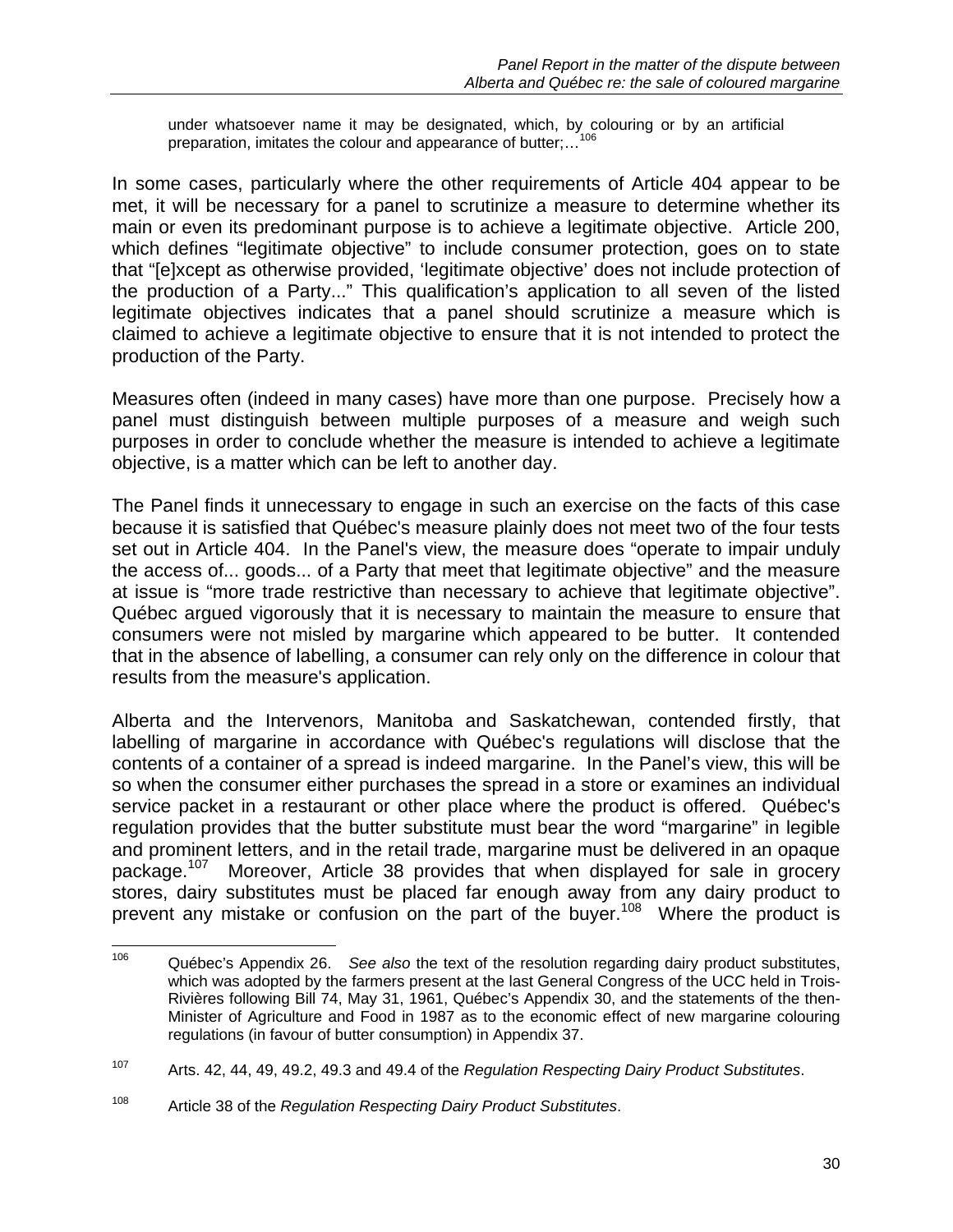presented to the consumer in a container that is labelled in accordance with Québec's Regulation, the consumer will be able to make an informed decision as to whether to purchase or consume butter or margarine.

As for a restaurant or other place where margarine may be served and the customer is not able to examine the product's packaging, Alberta and the Intervenors point out that the Regulation requires such establishments to clearly inform customers when margarine is being used by the establishment. Article 37 of the Regulation provides that when the substitute is served in an establishment where food is served for a consideration, an indication on the menu or on a sign or label must indicate that it is a substitute. Alberta stressed that it does not contest the AIT-consistency of this aspect of Québec's Regulation.<sup>109</sup>

Québec put before the Panel a variety of newspaper reports which indicated that margarine had been passed off as butter in the past. There is no doubt that this can occur, but ultimately this is a question of law enforcement in respect of which Québec's law can adequately protect the consumer interest without the need for the colouring requirement.

The fact that Québec presently has a regulation concerning the colouring of margarine would not necessarily dissuade an unscrupulous person wishing to pass off margarine coloured like butter (and consumable in any other province or territory in Canada) as butter in Québec.<sup>110</sup> That possibility already exists since margarine coloured to resemble butter is already being sold throughout the rest of Canada.

In view of the fact that the measure cannot be justified under Article 404 (b) and (c), it is unnecessary to consider subparagraphs (a) and (d).

### **Accordingly, the Panel concludes that Québec has failed to demonstrate that the measure meets the requirements of Article 404 and it cannot be justified.**

Since the Panel has held that this particular technical barrier with policy implications falls within the scope and coverage of Chapter Nine and since Articles 900 and 901 operate such that Article 404 prevails to the extent of any inconsistency with Article 803, it is unnecessary to address Québec's arguments in respect of the latter.

## **6. DETERMINATION OF IMPAIRMENT OF TRADE AND INJURY**

Article 1707.2(c) requires that the Panel's report contain a determination, with reasons, as to whether the measures under review have or would impair internal trade and have

<sup>109</sup> Transcript, p. 29.

<sup>110</sup> Article 37 of the *Regulation Respecting Dairy Product Substitutes*.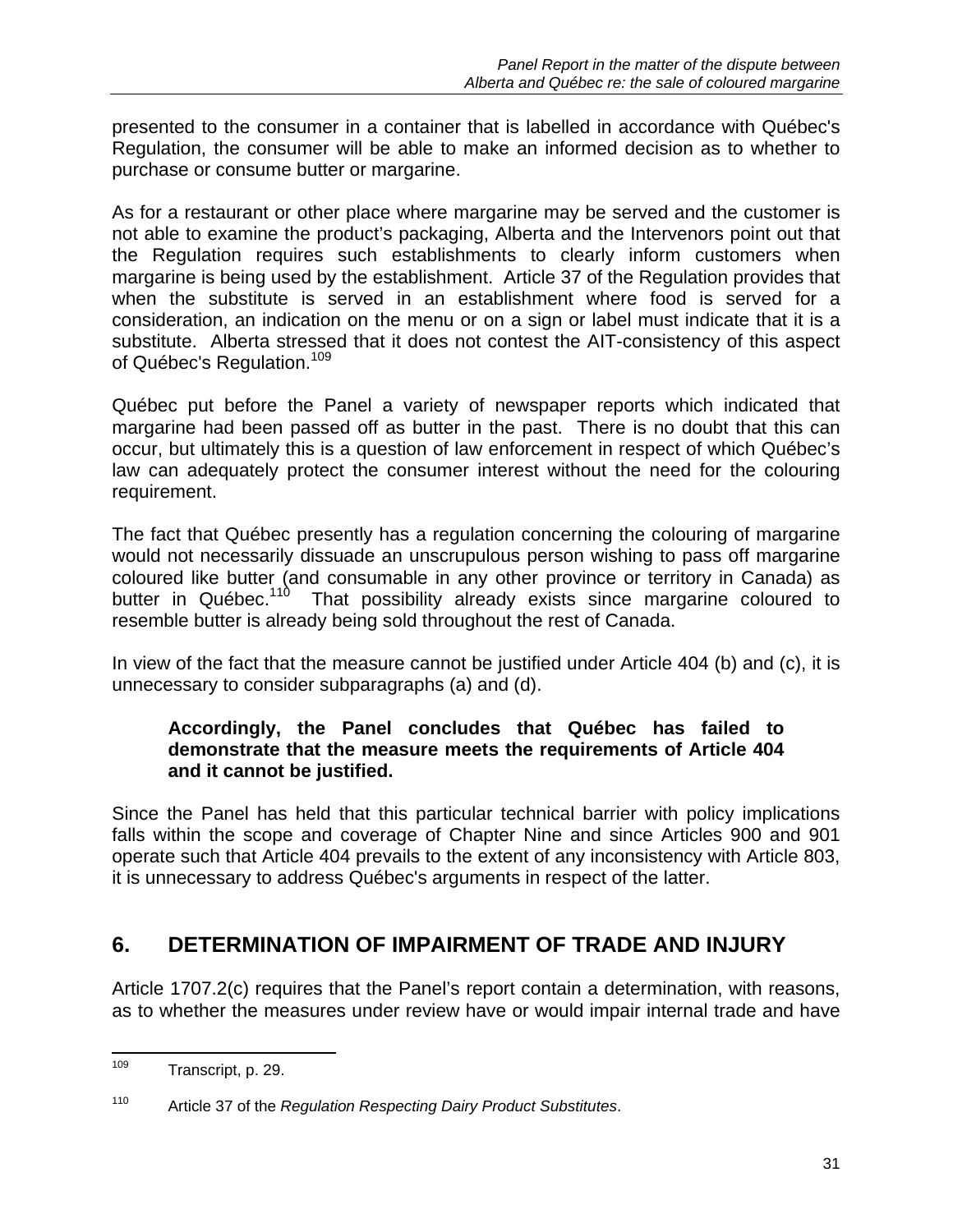or would cause injury. As previous panels have found, it is unnecessary to engage in a detailed economic analysis of the measure's impact. Rather, it is open to a panel to make a common sense determination as to whether the impugned measure has impaired or would impair internal trade or has caused or would cause injury. The panel in *Farmers Dairy/New Brunswick*, for example, noted that: "The Panel notes that a complainant is not required under the Agreement to prove a demonstrable dollar amount to establish injury, nor is a Panel required to rule on the extent of injury."<sup>111</sup> This approach has been used in other case such as *Cost of Credit* and most recently, *Dairy Analogs* and *Dairy Blends*. 112

In the Panel's view, there is more than sufficient evidence on the record to support a determination of impairment and injury.

Alberta asserted that with its significant population, Québec represents a significant lost market for Alberta margarine manufacturers and noted in this respect that the *Farmers Dairy* panel established that a denial of an opportunity to participate in a market is injury in itself.<sup>113</sup>

It went on to attempt to quantify the loss of the opportunity by noting that statistics prepared by the Dairy Farmers of Canada and posted on the website of the Canadian Dairy Information Centre demonstrate that margarine consumption compared to butter consumption in Québec is significantly below the national average. Alberta acknowledged that there may be other factors at work but in its view it was striking to note that the one province that prohibits the sale of coloured margarine has a significantly lower margarine-to-butter consumption ratio.<sup>114</sup>

Alberta noted that according to industry statistics, nationally, margarine has a 66 percent market share, based on volume, of the combined margarine and butter market whereas in Québec margarine's share of the market is only 57 percent. The Vegetable Oil Industry of Canada ("VOIC") attributed the significant difference in share largely to the measure which requires margarine to be "an unappetizing white, lard-like colour as opposed to the pleasant yellow-hue associated with margarine virtually everywhere else in the world." <sup>115</sup>

Alberta also referred to the affidavit of B. J. Isman, President of the Canola Council of Canada, which asserted that margarine's market share in Québec as a percentage of the combined margarine/butter market was stated to be 10 percentage points below the national market share on a dollar basis, on an annual basis. This difference of 10

 $111$ Farmers Dairy/New Brunswick, p. 27.

<sup>112</sup> Cost of Credit, p. 47 and Dairy Analogs and Dairy Blends, p. 37.

<sup>113</sup> Alberta's First Submission, para. 43

<sup>114</sup> Alberta's First Submission, para. 45.

<sup>115</sup> Alberta's First Submission, para. 46, referring to Appendix 10.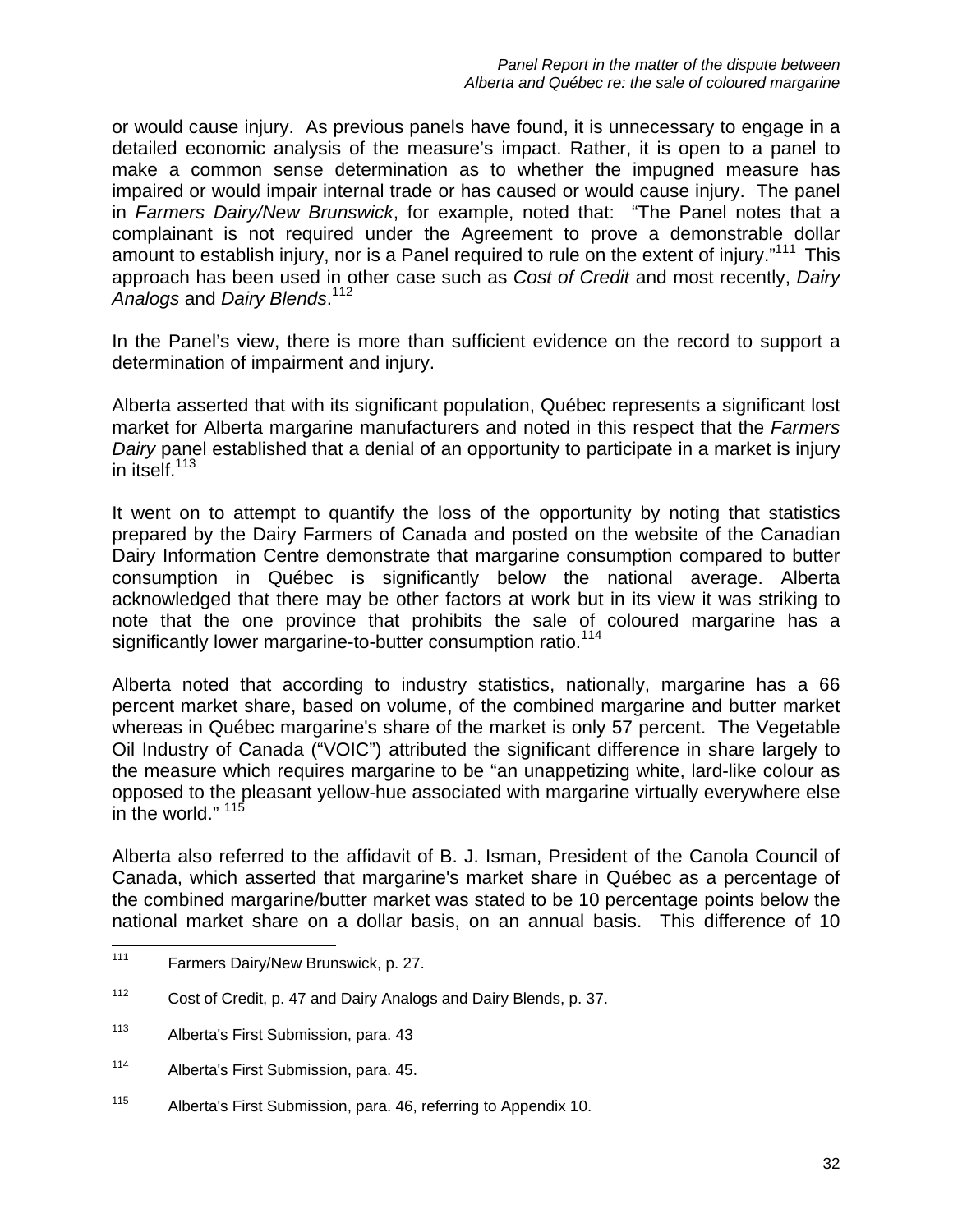percentage points was estimated to amount to a loss to the Canadian margarine industry (manufacturers, oilseed growers, and oilseed processors) of \$19 million annually.<sup>116</sup>

It also pointed out that if Alberta margarine producers sought to produce white coloured margarine as required by Québec's measure, they would incur additional compliance costs associative with maintaining separate production runs, separate inventories and separate distribution systems. It noted that Unilever has assessed its compliance costs with Québec's measure at \$1.2 million annually.<sup>117</sup> Reference has already been made to the additional costs incurred by Canbra Foods in maintaining separate production runs for Québec-destined margarine.

Finally, Alberta, Manitoba and Saskatchewan all sought to estimate the measure's impact on the upstream suppliers of oilseeds to the margarine producers. Manitoba observed that it produces significant amounts of canola seed, sunflower seeds and soybeans and that there are three vegetable oils processing plants in the province. It noted that the Canadian Oilseed Processors Association ("COPA") estimates that the total annual cost of Québec's measure to the margarine and related industries is approximately \$17 million in lost sales.<sup>118</sup> Saskatchewan likewise noted that it is a major producer of oilseeds, specifically canola oil (it produces approximately 44% of total Canadian production), and that it has approximately 15% of Canada's crushing capacity. It believes that were margarine producers able to increase their sales in Québec, Saskatchewan would be able to increase its production by some \$576,000 annually.<sup>119</sup>

### **The Panel finds that the measure has impaired and caused injury to margarine producers and their upstream suppliers.**

# **7. SUMMARY OF PANEL FINDINGS**

The Panel wishes to record its appreciation for the written and oral submissions of all Parties. It was most impressed with the professionalism, the quality of the advocacy and the civility of all counsel and representatives who participated in the proceeding.

The summary of Panel findings below is provided for convenience only. The actual findings in the Report above and the reasoning and context within which they are made, should be considered authoritative. That being noted, the Panel makes the following findings that:

<sup>116</sup> Alberta's First Submission, para. 47

<sup>117</sup> Alberta's First Submission, para. 48.

<sup>118</sup> Manitoba's submission, paras. 5-15.

<sup>119</sup> Saskatchewan's Submission, paras. 6-17.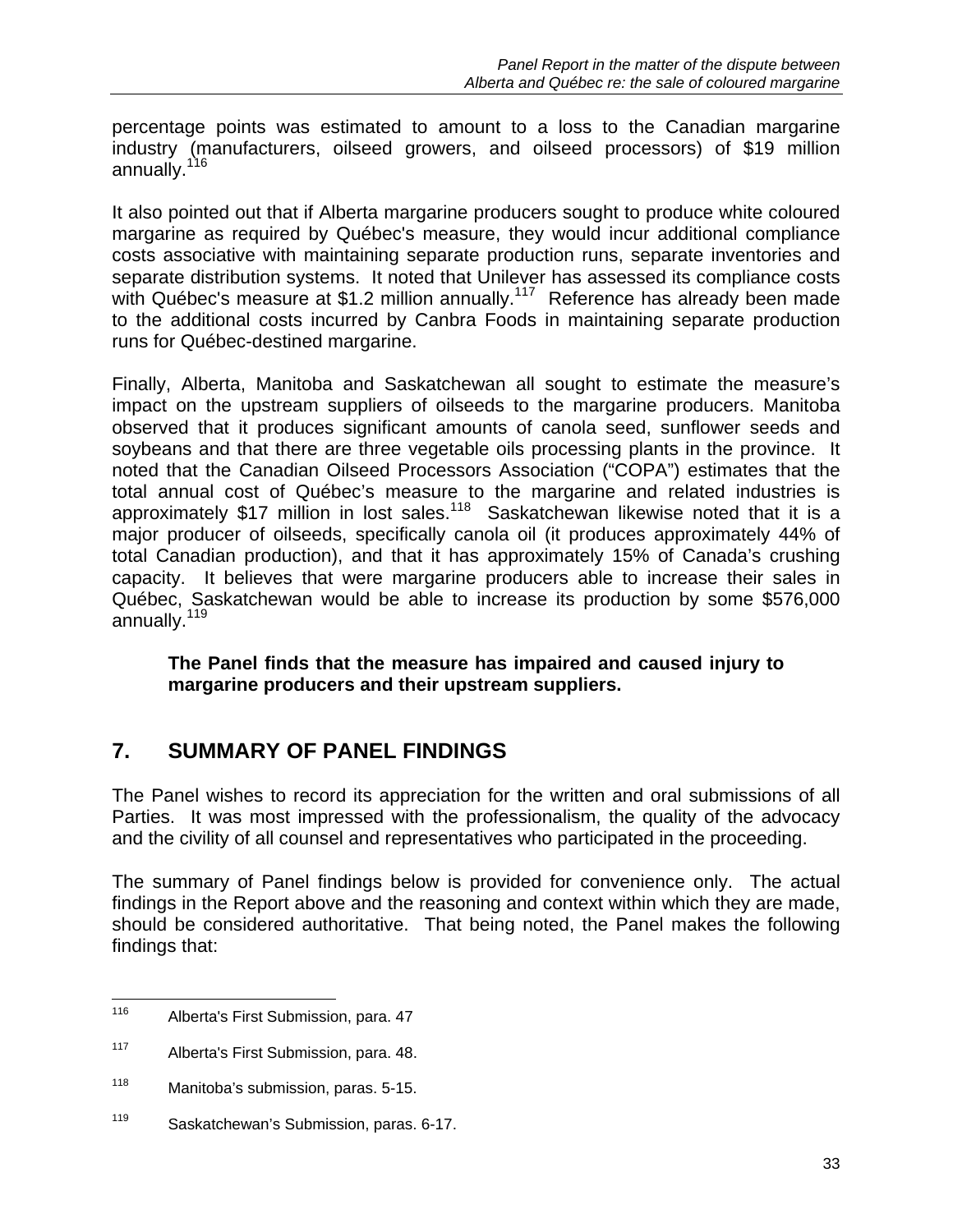**Québec's measure contravenes Article 401.** 

**There is no breach of Article 402.** 

**Québec's measure operates to create an obstacle to internal trade contrary to Article 403.** 

**Québec has failed to demonstrate that the measure meets the requirements of Article 404. It cannot be justified.** 

**Québec's measure has impaired and caused injury to margarine producers and their upstream suppliers.** 

## **8. PANEL RECOMMENDATIONS**

For the reasons set out herein the Panel makes the following recommendations:

- (a) Québec repeal the measure forthwith, and in any event no later than September 1, 2005.
- (b) Any action by Québec and implementation of the Panel's recommendations must allow for the sale of margarine coloured the same pale yellow hue as butter in Québec no later than September 1, 2005.

## **9. ALLOCATION OF COSTS**

Rule 53 of Annex 1706(1) (Panel Rules of Procedure) of the AIT gives a Panel the discretion to allocate a portion of the operational costs of a Panel to the Intervenors in a dispute resolution process. The Panel considers a fair allocation of operational costs to be:

50% to Québec;

- 40% to Alberta;
- 5% to Manitoba; and
- 5% to Saskatchewan.